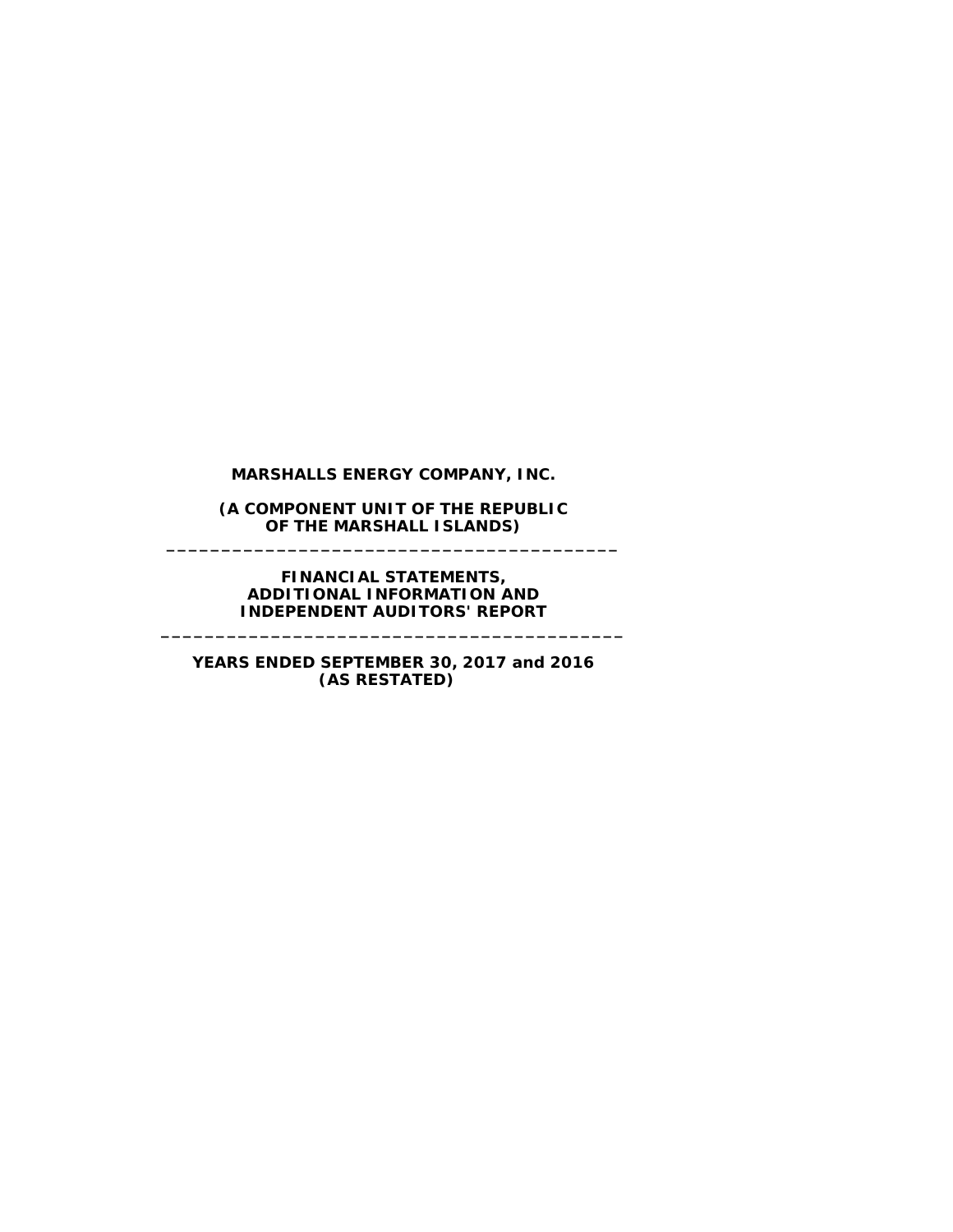Years Ended September 30, 2017 and 2016 Table of Contents

|                                                                                                                                                                                                                                    | Page No.                                                               |
|------------------------------------------------------------------------------------------------------------------------------------------------------------------------------------------------------------------------------------|------------------------------------------------------------------------|
| INDEPENDENT AUDITORS' REPORT                                                                                                                                                                                                       | 1                                                                      |
| MANAGEMENT'S DISCUSSION AND ANALYSIS                                                                                                                                                                                               | 3                                                                      |
| <b>FINANCIAL STATEMENTS:</b>                                                                                                                                                                                                       |                                                                        |
| <b>Statements of Net Position</b>                                                                                                                                                                                                  | 8                                                                      |
| Statements of Revenues, Expenses and Changes in Net Position                                                                                                                                                                       | 9                                                                      |
| <b>Statements of Cash Flows</b>                                                                                                                                                                                                    | 10                                                                     |
| Notes to Financial Statements                                                                                                                                                                                                      | 12                                                                     |
| OTHER SUPPLEMENTARY INFORMATION:                                                                                                                                                                                                   |                                                                        |
|                                                                                                                                                                                                                                    | 25                                                                     |
| INDEPENDENT AUDITORS' REPORT ON COMPLIANCE WITH<br><b>LAWS AND REGULATIONS</b>                                                                                                                                                     |                                                                        |
| Independent Auditors' Report on Internal Control Over Financial<br>Reporting and on Compliance and Other Matters Based on an<br>Audit of Financial Statements Performed in Accordance With<br><b>Government Auditing Standards</b> | 26                                                                     |
| Independent Auditors' Report on Compliance for Each Major<br>Federal Program; Report on Internal Control Over Compliance;<br>and Report on Schedule of Expenditures of Federal Awards<br>Required by the Uniform Guidance          | 28                                                                     |
| Schedule of Expenditures of Federal Awards                                                                                                                                                                                         | 30                                                                     |
| Notes to Schedule of Expenditures of Federal Awards                                                                                                                                                                                | 31                                                                     |
| Schedule of Findings and Questioned Costs                                                                                                                                                                                          | 32                                                                     |
| Summary Schedule of Prior Audit Findings                                                                                                                                                                                           | 35                                                                     |
| Corrective Action Plan                                                                                                                                                                                                             | 36                                                                     |
|                                                                                                                                                                                                                                    | Schedule of Revenues, Expenses and Changes in Net Position by Division |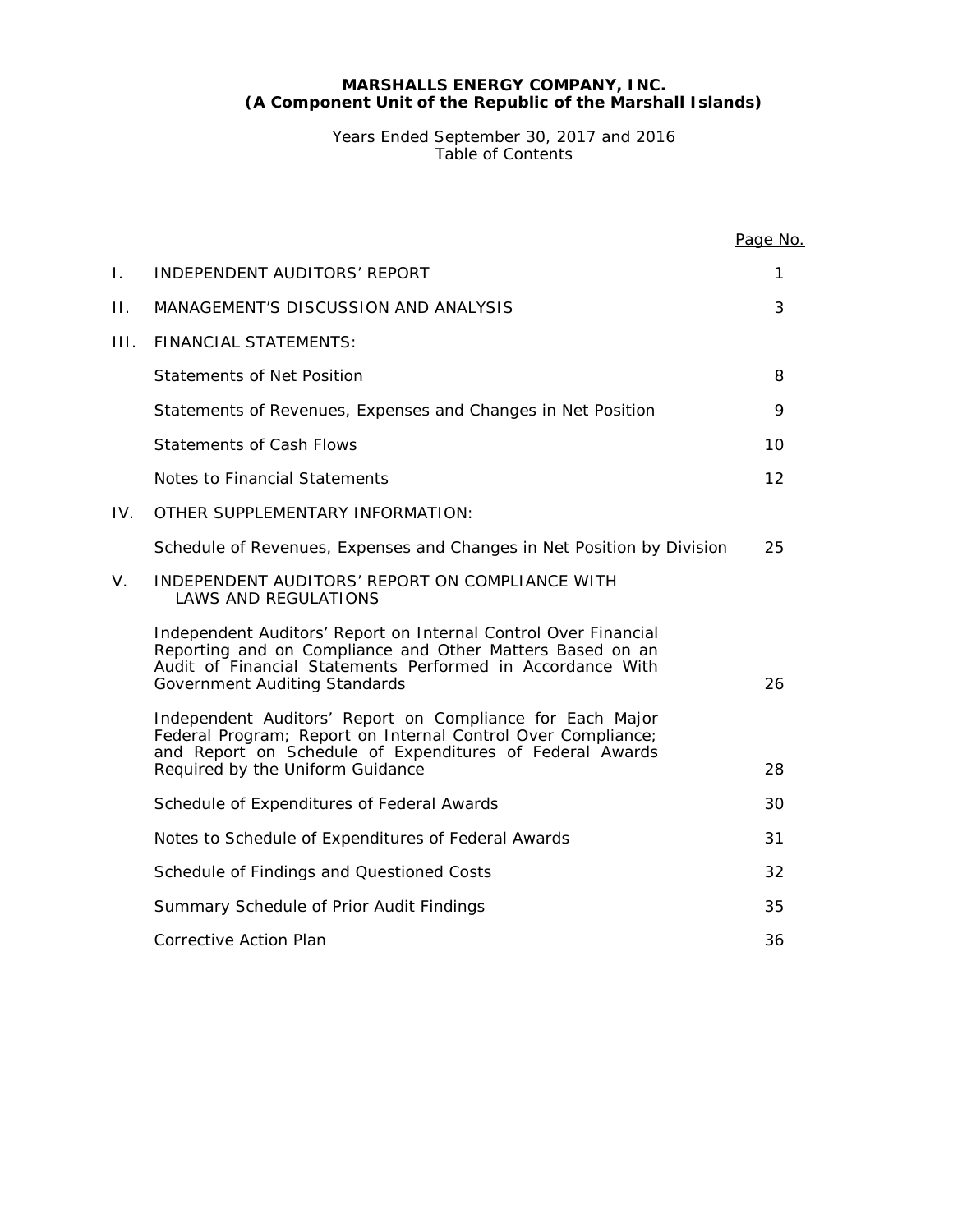# Deloitte.

Deloitte & Touche LLP 361 South Marine Corps Drive Tamuning, GU 96913-3973  $IISA$ 

Tel: +1 (671) 646-3884 Fax:  $+1$  (671) 649-4265

www.deloitte.com

# **INDEPENDENT AUDITORS' REPORT**

Board of Directors Marshalls Energy Company, Inc.:

# **Report on the Financial Statements**

We have audited the accompanying financial statements of the Marshalls Energy Company, Inc. (MEC), a component unit of the Republic of the Marshall Islands, which comprise the statements of net position as of September 30, 2017 and 2016, and the related statements of revenues, expenses and changes in net position and of cash flows for the years then ended, and the related notes to the financial statements.

# *Management's Responsibility for the Financial Statements*

Management is responsible for the preparation and fair presentation of these financial statements in accordance with accounting principles generally accepted in the United States of America; this includes the design, implementation, and maintenance of internal control relevant to the preparation and fair presentation of financial statements that are free from material misstatement, whether due to fraud or error.

# *Auditors' Responsibility*

Our responsibility is to express an opinion on these financial statements based on our audits. We conducted our audits in accordance with auditing standards generally accepted in the United States of America and the standards applicable to financial audits contained in *Government Auditing Standards,* issued by the Comptroller General of the United States. Those standards require that we plan and perform the audit to obtain reasonable assurance about whether the financial statements are free from material misstatement.

An audit involves performing procedures to obtain audit evidence about the amounts and disclosures in the financial statements. The procedures selected depend on the auditor's judgment, including the assessment of the risks of material misstatement of the financial statements, whether due to fraud or error. In making those risk assessments, the auditor considers internal control relevant to the entity's preparation and fair presentation of the financial statements in order to design audit procedures that are appropriate in the circumstances, but not for the purpose of expressing an opinion on the effectiveness of the entity's internal control. Accordingly, we express no such opinion. An audit also includes evaluating the appropriateness of accounting policies used and the reasonableness of significant accounting estimates made by management, as well as evaluating the overall presentation of the financial statements.

We believe that the audit evidence we have obtained is sufficient and appropriate to provide a basis for our audit opinion.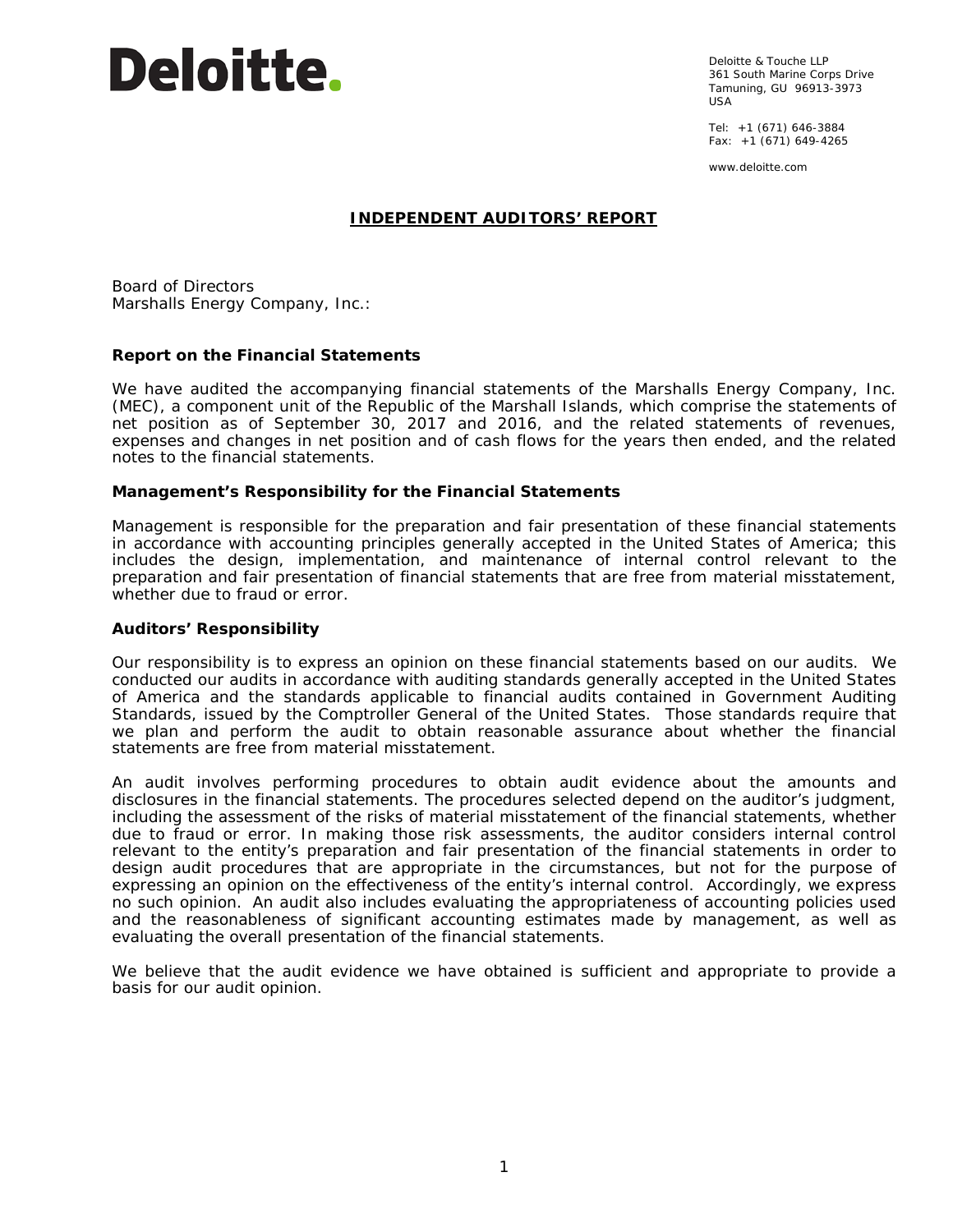# Deloitte.

# *Opinion*

In our opinion, the financial statements referred to above present fairly, in all material respects, the financial position of the Marshalls Energy Company, Inc. as of September 30, 2017 and 2016, and the results of its operations and its cash flows for the years then ended in accordance with accounting principles generally accepted in the United States of America.

# *Emphasis-of-Matter*

# *Restatement*

As discussed in Note 12 to the financial statements, the 2016 financial statements have been restated to correct an error. Our opinion is not modified with respect to this matter.

# *Other Matters*

#### *Required Supplementary Information*

Accounting principles generally accepted in the United States of America require that the Management's Discussion and Analysis on pages 3 to 7 be presented to supplement the financial statements. Such information, although not a part of the financial statements, is required by the Governmental Accounting Standards Board who considers it to be an essential part of financial reporting for placing the financial statements in an appropriate operational, economic, or historical context. We have applied certain limited procedures to the required supplementary information in accordance with auditing standards generally accepted in the United States of America, which consisted of inquiries of management about the methods of preparing the information and comparing the information for consistency with management's responses to our inquiries, the financial statements, and other knowledge we obtained during our audit of the financial statements. We do not express an opinion or provide any assurance on the information because the limited procedures do not provide us with sufficient evidence to express an opinion or provide any assurance.

# *Other Supplementary Information*

Our audits were conducted for the purpose of forming an opinion on the financial statements as a whole. The Other Supplementary Information listed in the accompanying table of contents is presented for purposes of additional analysis and is not a required part of the financial statements. The Other Supplementary Information is the responsibility of MEC's management and was derived from and relates directly to the underlying accounting and other records used to prepare the financial statements. Such information has been subjected to the auditing procedures applied in the audit of the financial statements and certain additional procedures, including comparing and reconciling such information directly to the underlying accounting and other records used to prepare the financial statements or to the financial statements themselves, and other additional procedures in accordance with auditing standards generally accepted in the United States of America. In our opinion, the Other Supplementary Information is fairly stated, in all material respects, in relation to the financial statements as a whole.

# **Other Reporting Required by** *Government Auditing Standards*

In accordance with *Government Auditing Standards*, we have also issued our report dated May 9, 2018, on our consideration of MEC's internal control over financial reporting and on our tests of its compliance with certain provisions of laws, regulations, contracts, and grant agreements and other matters. The purpose of that report is to describe the scope of our testing of internal control over financial reporting and compliance and the results of that testing, and not to provide an opinion on internal control over financial reporting or on compliance. That report is an integral part of an audit performed in accordance with *Government Auditing Standards* in considering MEC's internal control over financial reporting and compliance.

loite Narbell

May 9, 2018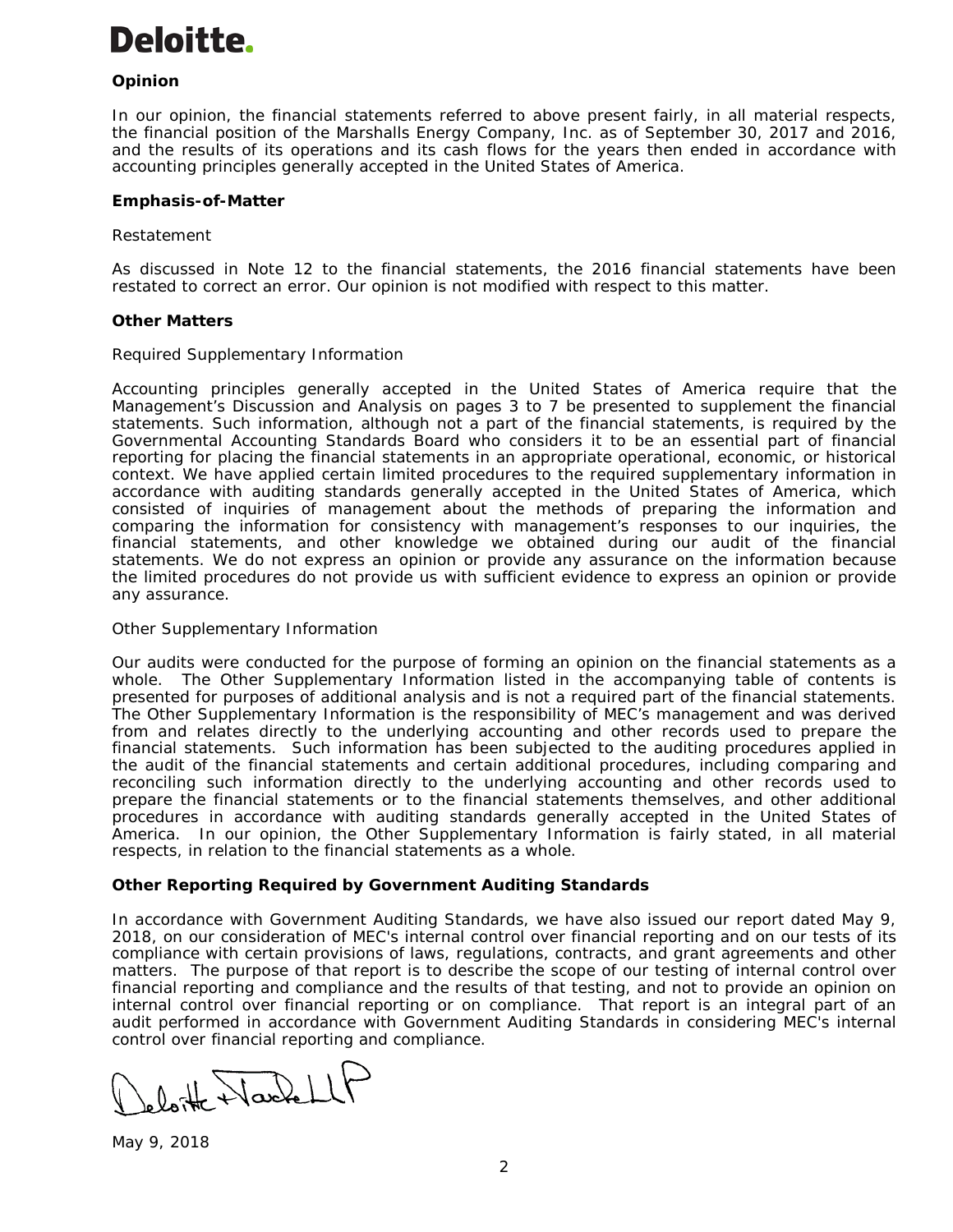Management's Discussion and Analysis Years Ended September 30, 2017 and 2016

Marshalls Energy Company, Inc. (MEC) herewith presents a discussion and analysis of the company's financial performance for the fiscal year ended 30<sup>th</sup> September, 2017. It is to be read in conjunction with the financial statements following this section.

# **FINANCIAL HIGHLIGHTS**

MEC's net position increased by \$3.0 million in fiscal year 2017 compared to an increase of \$6.5 million in fiscal year 2016. In 2017, total net utility operating revenues were \$17.9 million, an increase of \$0.8 million from \$17.1 million in net utility operating revenues in 2016. Total utility operating expenses were \$17.1 million and \$14.4 million in 2017 and 2016, respectively. The increase of \$2.7 million or the same rate of 19% is mainly attributed to the fuel cost component of \$1.5 million and increase in Cost of power of \$0.8 million. Fuel cost continues to be a significant component of generation operating costs and represents 47% of total operating costs in 2017 compared to 45% in 2016. The increase in Cost of power of \$0.8 million mainly relates to accrued expenditures of \$0.6 million relating to engine#5 repair maintenance works. In February 2017, a fire on engine#5 rendered it inoperable with an anticipated 12 month repair schedule.

Total net operating revenues for non-utility operations, fuel sales being the major component, were \$13.2 million and \$12.0 million in 2017 and 2016, respectively. Total non-utility operating expenses increased by \$1.6 million, from \$10.3 million in 2016 to \$12.0 million in 2017. The increase relates to the increase in global fuel prices in 2017 compared to 2016.

MEC was awarded the State Bulk Fuel Revolving Fund Grant from RUS in 2015 in the amount of \$1.0 million for the establishment of a bulk fuel revolving loan fund to assist in reducing the cost of securing adequate fuel supplies for its operations with \$0.1m being recognized as a grant in 2015 and the remaining balance of \$0.9m being recognized in 2016.

In 2016, MEC received \$726,263 under the Japan Government Non-Project Grant Aid for fuel support; \$275,952 from this amount was repaid to REPMAR into the fund in the amounts of \$91,869 and \$183,968 in 2017 and 2016, respectively.

MEC received subsidies from REPMAR in the amount of \$1.8 million in 2017 compared to subsidies of \$0.9 million in 2016. \$0.6 million was received as cost recovery for the operations of Wotje and Jaluit power plants and \$0.5 million for assistance and support to fund the gap in solar tariff for maintenance services towards solar unit in the outer islands and \$0.7 million to cover capital improvement projects and related expenditures for part acquisition and maintenance to the Wotje and Jaluit systems.

During the year, following the fire on Engine#5 and Pielstick engine issues with #1 and #2 requiring long hours of maintenance work and parts becoming more difficult to find or reproduce, it was decided that engine#3 parts would be used to improve the operations of engine#1 and #2 to ensure continuous power supply. Engine#3, which had accumulated work-in-progress, was deemed impaired and written off during the year as Impairment loss amounting to \$1.4 million. Insurance claim, relating to the fire, was recorded as other non-operating income in the amount of \$0.6 million and \$0.3 million accrued engine works was reversed due to the realized impairment. This describes the major items in 2017 relating to total non-operating income, net.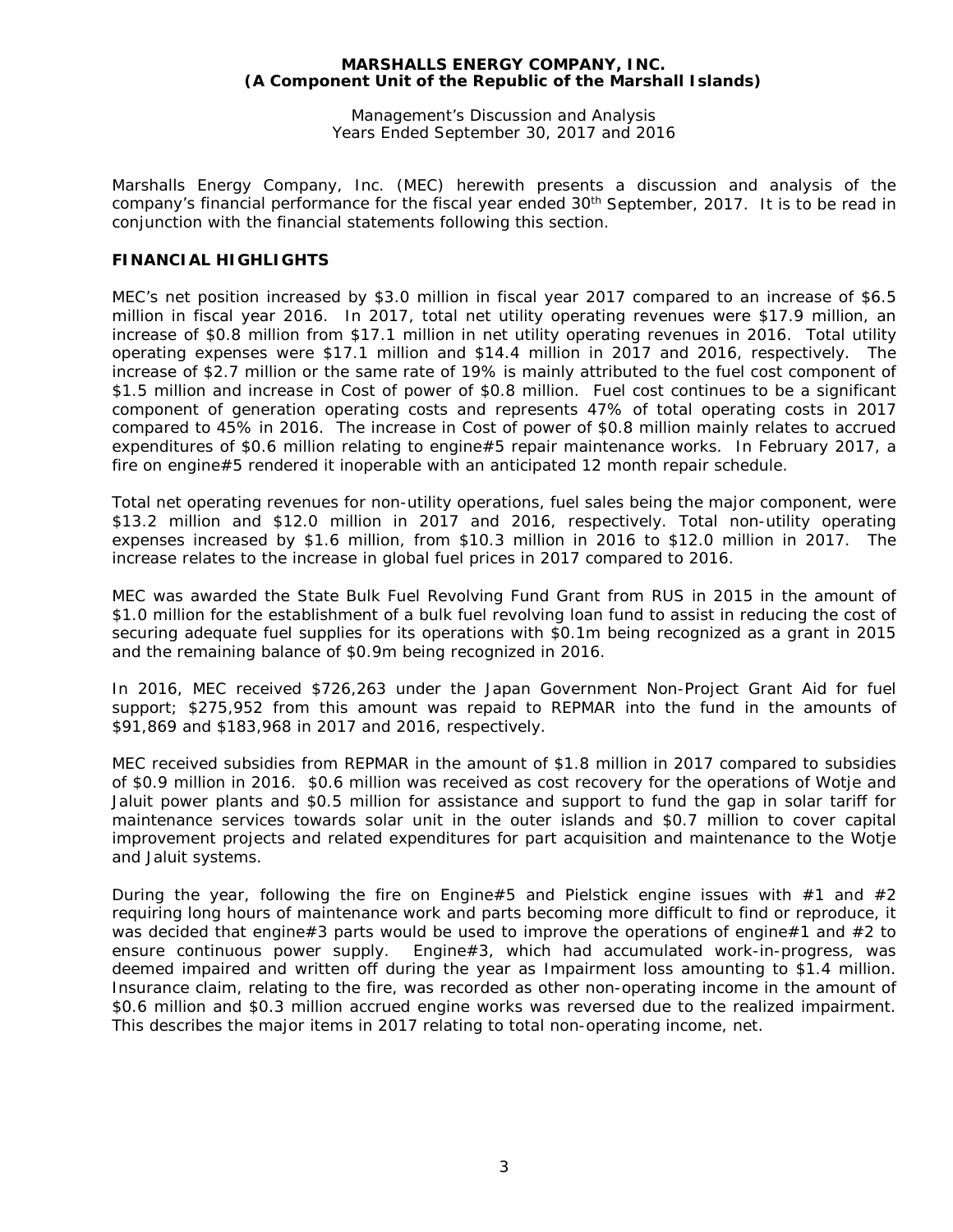Management's Discussion and Analysis Years Ended September 30, 2017 and 2016

# **FINANCIAL ANALYSIS OF MEC**

The Statements of Net Position and the Statements of Revenues, Expenses and Changes in Net Position provide an indication of MEC's financial condition. MEC's net position reflects the difference between total assets and total liabilities. An increase in net assets over time normally indicates an improvement in financial condition. As illustrated in the figures below, MEC's net position increased for the year ended 30<sup>th</sup> September, 2017.

In 2017, MEC determined that prior year RUS long-term debt was understated by \$0.4 million. As a result, long-term debt was restated from amounts previously reported. Refer Note 12 for additional information on this restatement.

The Summary Statements of Net Position for MEC is presented below:

|                                  |                  | 2016             | 2015               |
|----------------------------------|------------------|------------------|--------------------|
|                                  | 2017             | (As Restated)    | (As Restated)      |
| Current and other assets         | \$<br>16,188,122 | \$<br>11,774,771 | \$<br>10,340,051   |
| Capital assets                   | 8,230,984        | 10,694,777       | 11,321,403         |
| Total assets                     | 24,419,106       | 22,469,548       | 21,661,454         |
| Current and other liabilities    | 8,648,328        | 8,259,478        | 12,503,756         |
| Long-term debt                   | 9,398,560        | 10,795,817       | 12,250,562         |
| <b>Total liabilities</b>         | 18,046,888       | 19,055,295       | 24,754,318         |
| Net position:                    |                  |                  |                    |
| Net investment in capital assets | 5,276,571        | 7,244,945        | 6,796,824          |
| Restricted                       | 238,794          | 312,308          |                    |
| Unrestricted                     | 856,853          | (4, 143, 000)    | (9,889,688)        |
| Total net position               | 6,372,218        | 3,414,253        | <u>(3,092,864)</u> |

Total assets increased by \$1.9 million (or 9%) from 2016 to 2017 and increased by \$0.8 million from 2015 to \$22.5 million in 2016. The increase in total assets mainly relates to the net impact of decrease in capital assets of \$2.5 million and increase in current and other assets of \$4.4 million. The decrease in capital assets of \$2.5 million relates to annual depreciation of \$1.1 million and the transfer of \$1.4 million from construction work in progress to impairment loss relating to engine#3 repair works, which was deemed impaired during the year following a fire that occurred to engine#5.

The increase in current and other assets of \$4.4 million mainly relates to increase in cash of \$2.2 million and increase in net accounts receivable of \$1.2 million, which mainly relates to the increase in KAJUR's account receivable for fuel purchases and increase in fuel and supplies of \$0.6 million and prepayments of \$0.4 million.

Construction work in progress as of September 30, 2017 consists of tank refurbishment works.

Refer to note #5 to the accompanying financial statements for additional information relating to capital assets.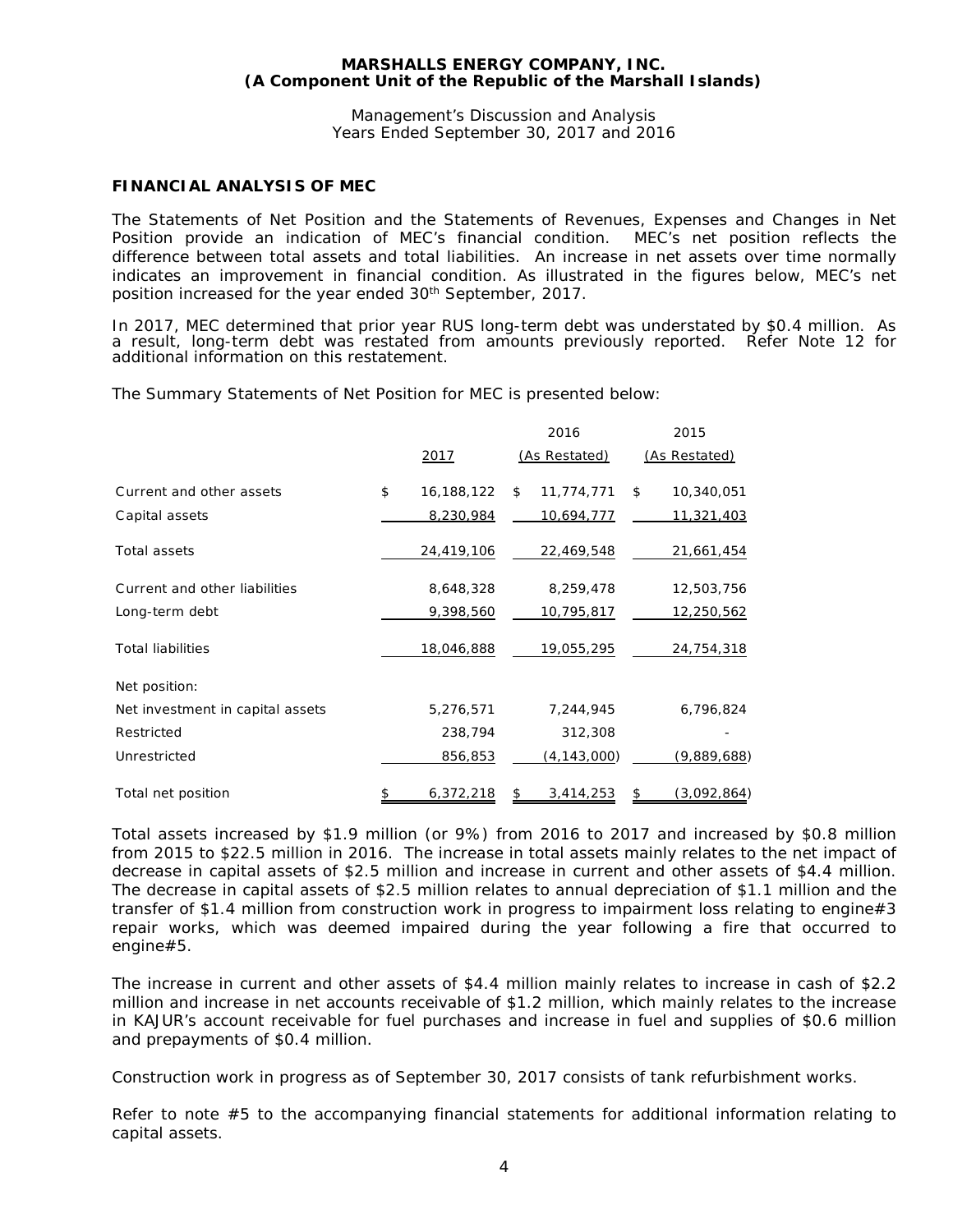Management's Discussion and Analysis Years Ended September 30, 2017 and 2016

Total liabilities decreased by \$1.0 million from \$19.0 million in 2016 to \$18.0 million in 2017. The decrease relates to the net impact in the decrease in long-term debt of \$1.4 million and increase in current liabilities of \$0.4m. Refer to note #6 to the accompanying financial statements for additional information relating to long-term debt.

A summary of MEC's Statements of Revenues, Expenses and Changes in Net Position are presented below:

|                              |               | 2017          | 2016             | 2015             |
|------------------------------|---------------|---------------|------------------|------------------|
| Revenue:                     |               |               |                  |                  |
| Utility revenue              | $\frac{1}{2}$ | 17,895,474    | \$<br>17,087,488 | \$<br>16,362,849 |
| Non-utility revenue          |               | 13,181,277    | 12,003,501       | 20,534,640       |
| Total revenue                |               | 31,076,751    | 29,090,989       | 36,897,489       |
| Expenses:                    |               |               |                  |                  |
| Utility expenses             |               | 17, 132, 725  | 14,411,062       | 17,459,394       |
| Non-utility expenses         |               | 11,954,964    | 10,318,720       | 18,439,898       |
| Total expenses               |               | 29,087,689    | 24,729,782       | 35,899,292       |
| Operating profit             |               | 1,989,062     | 4, 361, 207      | 998,197          |
| RMI subsidy                  |               | 1,140,800     | 942,400          | 475,168          |
| Impairment loss              |               | (1, 396, 717) |                  |                  |
| Reversal of accrued building |               |               |                  |                  |
| & engine repairs             |               | 300,000       |                  |                  |
| Other grants                 |               |               | 1,695,383        | 80,880           |
| Interest expense             |               | (302, 057)    | (307, 905)       | (555, 692)       |
| Other non-operating income   |               | 646,170       |                  |                  |
| Contributions to RepMar      |               | (91, 869)     | (183, 968)       |                  |
|                              |               | 296,327       | 2,145,910        | 356              |
| Capital contributions        |               | 672,576       |                  | 255,078          |
| Change in net position       | \$            | 2,957,965     | \$<br>6,507,117  | \$<br>1,253,631  |

The Statements of Revenue, Expenses and Changes in Net Position identify the various revenue and expense items that contributed to the change in net position. MEC's total revenue increased in 2017 by \$2.0 million (or 7%) to a total of \$31.0 million compared to \$29.0 million in 2016.

Utility revenue increased by \$0.8 million (or 5%) from \$17.1 million in 2016 to \$17.9 million in 2017. The slight increase relates to increase in cash power sales compared to 2016.

Non-Utility revenue is mainly fuel sales. Non-utility revenue increased by \$1.1 million (or 10%) in 2017 to \$13.1 million compared to \$12.0 million in 2016. The increase relates to increase in global fuel prices in 2017.

The operating earnings in 2017 was \$2.0 million compared to \$4.4 million and \$1.0 million in 2016 and 2015, respectively.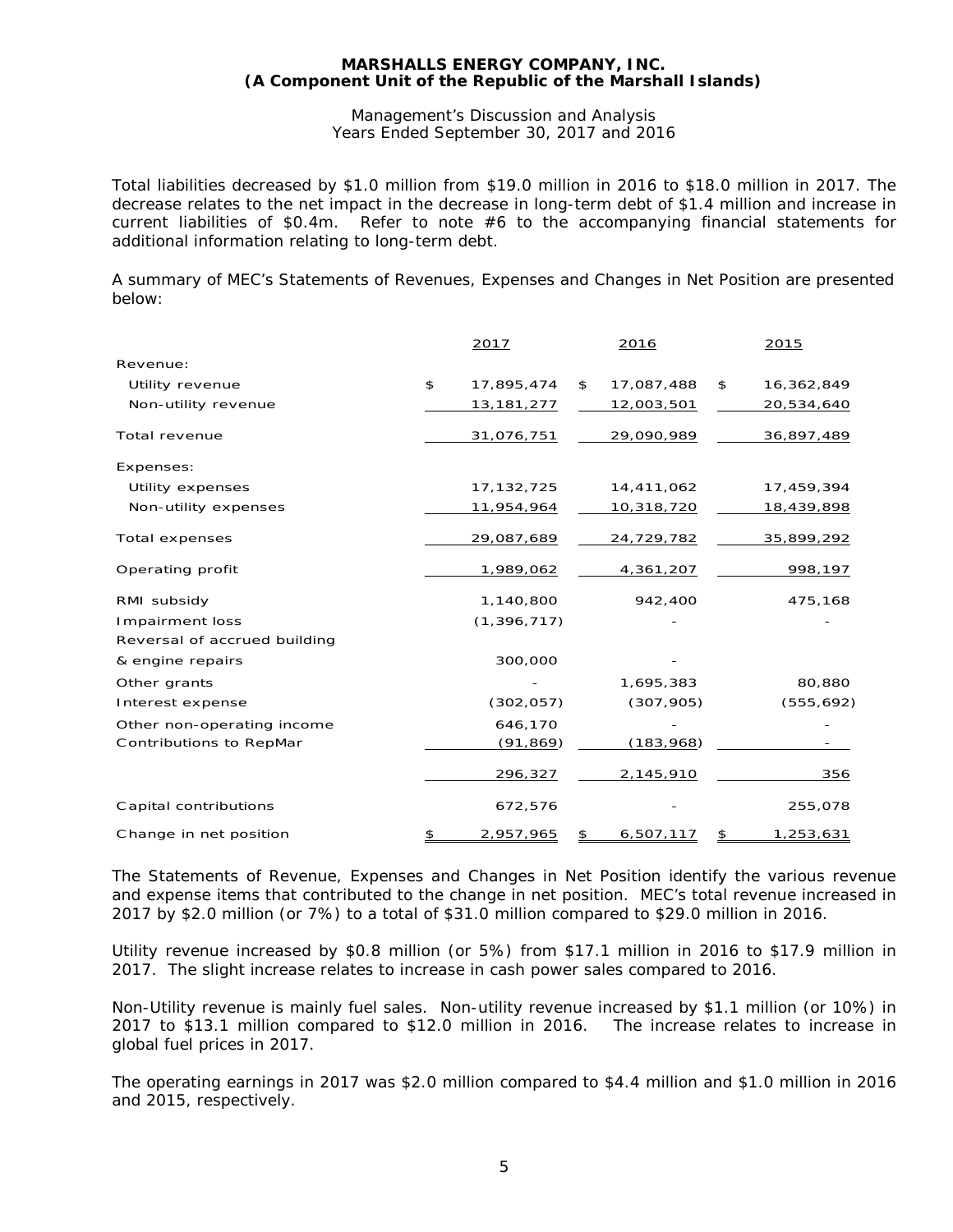Management's Discussion and Analysis Years Ended September 30, 2017 and 2016

Total expenses increased by \$4.4 million from \$24.7 million in 2016 to \$29.1 million in 2017. Nonutility expenses increased by \$1.6 million while utility expenses increased by \$2.7 million.

The graphic below shows the major components of the Statement of Revenue & Expenditures trend for the past five years:



Management's Discussion and Analysis for the year ended September 30, 2016 is set forth in the report on the audit of MEC's financial statements dated April 19, 2017. That Discussion and Analysis explains the major factors impacting the 2016 financial statements.

# **MEC FOCUS IN THE COMING FISCAL YEAR**

MEC's focus in the coming fiscal year includes but not limited to:

- Revision and update of MEC's CRP and Strategic Plan. The CRP was an aggressive roadmap in MEC's efforts to revive the company's core operations and financials within a three year timeframe from 2010. While most of the objectives were completed by the end of 2016, there are several goals and objectives which are at various stages of progress and completion and these will be rolled over to the newly updated CRP which will be revised during 2018.
- Development of a business plan to incorporate changes and planned expansions within MEC.
- To perform a comprehensive review of the tariff structure to ensure that the current structure incorporates full cost recovery and asset replacement costs.
- To perform a comprehensive review of the non-utility operations with respect to fuel, propane and lube to ensure full cost recovery and competitive pricing and expand business where possible.
- To continue the cash power metering program and extend this program to include commercial and government customers.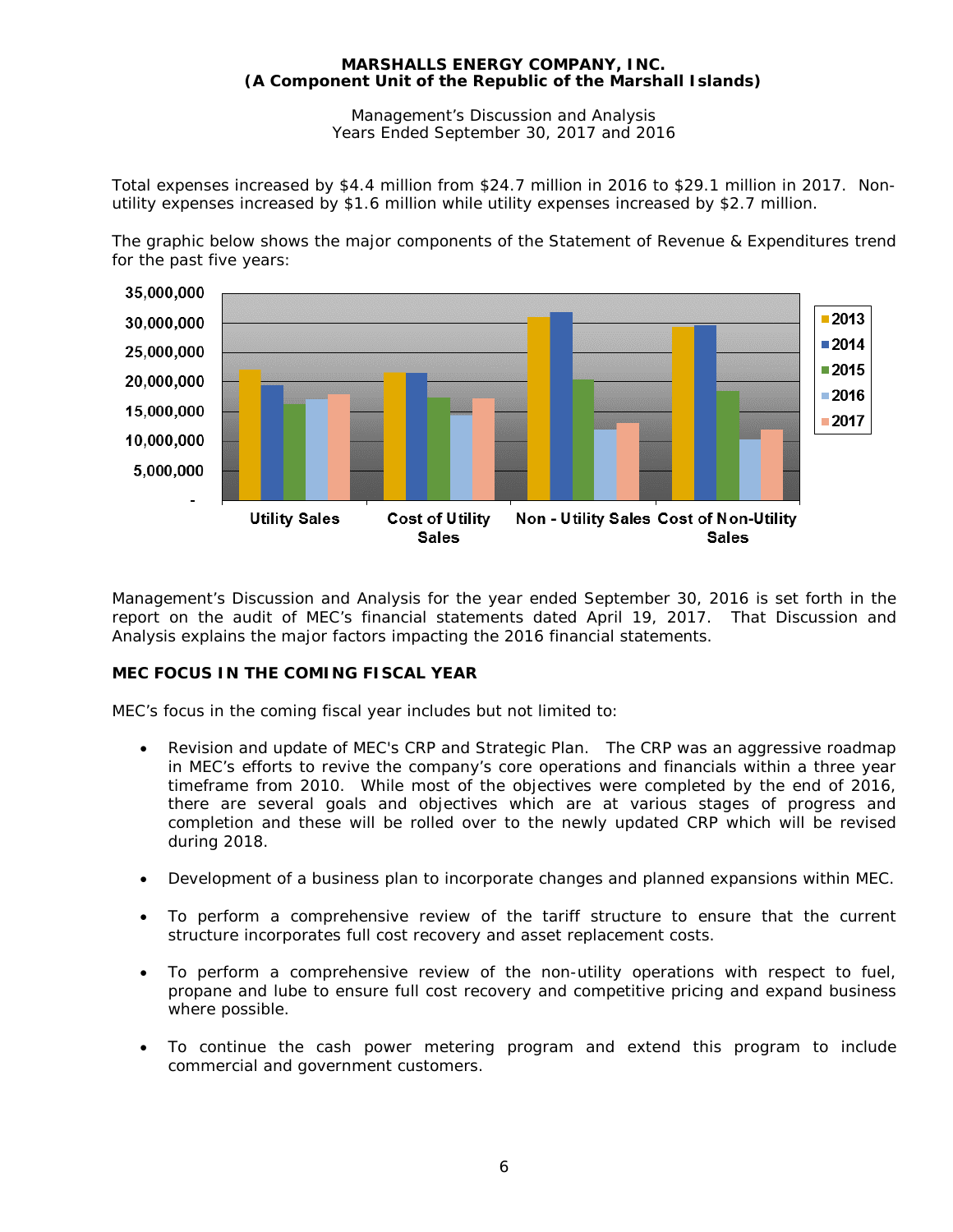Management's Discussion and Analysis Years Ended September 30, 2017 and 2016

# **MEC FOCUS IN THE COMING FISCAL YEAR, CONTINUED**

MEC's focus in the coming fiscal year includes but not limited to:, Continued

- To rehabilitate critical infrastructures at the power plant, fuel and propane areas.
- To develop and implement strict occupational, health and safety procedures.

# **ADDITIONAL FINANCIAL INFORMATION**

This discussion and analysis is designed to provide MEC's customers and other stake holders with an overview of the company's operations and financial condition as at 30<sup>th</sup> September, 2017. Should the reader have questions regarding the information included in this report, or wish to request additional financial information, please contact the Marshalls Energy Company, Inc. Chief Executive Officer at P.O. Box 1439, Majuro, Marshall Islands, MH 96960.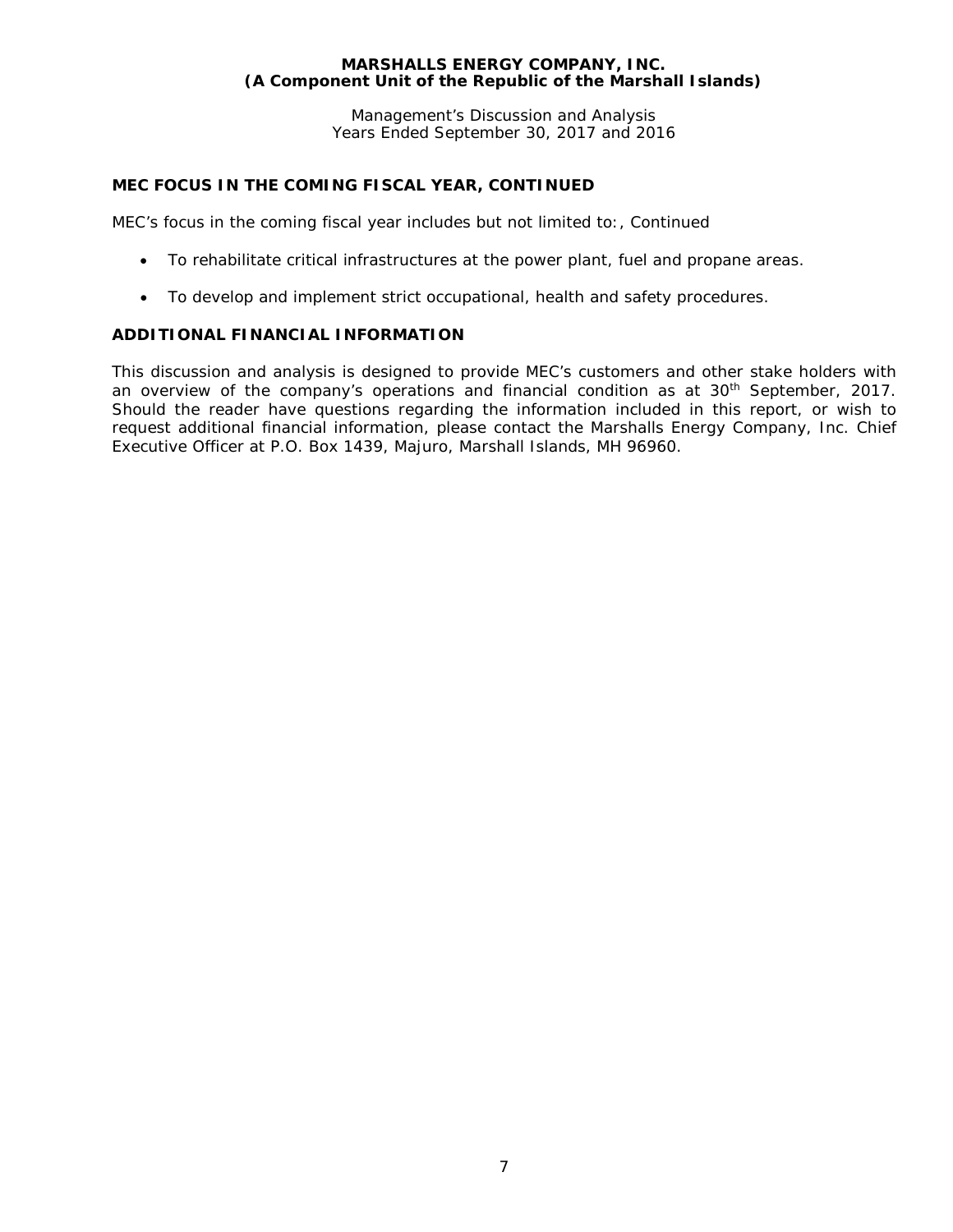Notes to Financial Statements September 30, 2017 and 2016

# (1) Organization

The Marshalls Energy Company, Inc. (MEC) was granted a corporate charter by the Cabinet of the Republic of the Marshall Islands (RepMar) on February 2, 1984. MEC's principal lines of business are predominantly the generation and transmission of electricity and the buying and selling of petroleum products. Other lines of business include the rental of equipment and accommodation facilities. The principal markets for the generation and transmission of electricity are government agencies, businesses and residential customers located on the atolls of Majuro, Jaluit and Wotje. Petroleum products are sold primarily to foreign and domestic fishing vessels as well as the public utility company on the island of Ebeye.

An exclusive franchise to construct, maintain and operate a distribution system for furnishing electrical power within Majuro Atoll was granted to MEC by RepMar on March 8, 1983. Simultaneously, RepMar leased to MEC, for a nominal amount, a 12-megawatt power plant, a six million gallon capacity fuel storage facility, electrical transmission systems and related facilities on Majuro Atoll. The term of both the lease and the franchise is for a fifty year period commencing on December 1, 1996.

Pursuant to Cabinet Minute C.M. 162(93), RepMar leased to MEC, for a nominal amount, the right to operate and manage the power generating and distribution system in Jaluit Atoll effective November 1, 1993. The term of the lease is for a fifty year period commencing on December 1, 1996.

Through Cabinet action in October 2000, RepMar contracted MEC to develop, operate and maintain power generation systems on Wotje Atoll.

MEC is governed by a seven-member RMI Combined Utilities Board of Directors appointed by the Cabinet of RepMar. The RMI Combined Utilities Board of Directors also have governance over the Kwajalein Atoll Joint Utilities Resources, Inc. and the Majuro Water and Sewer Company, Inc., which are component units of RepMar.

MEC's financial statements are incorporated into the financial statements of RepMar as a component unit.

# (2) Summary of Significant Accounting Policies

The accounting policies of MEC conform to accounting principles generally accepted in the United States of America (GAAP) as applicable to governmental entities, specifically proprietary funds.

MEC considers utility and nonutility revenues and costs that are directly related to the generation, transmission and distribution of electricity and fuel sale operations to be operating revenues and expenses. Revenues and expenses related to financing and other activities are reflected as nonoperating.

GASB Statement No. 34, *Basic Financial Statements - and Management's Discussion and Analysis - for State and Local Governments*, as amended by GASB Statement No. 37, *Basic Financial Statements - and Management's Discussion and Analysis - for State and Local Governments: Omnibus*, GASB Statement No. 38, *Certain Financial Statement Note Disclosures*, and GASB Statement No. 61, *The Financial Reporting Entity: Omnibus – an amendment of GASB Statements No. 14 and 34,* establish financial reporting standards for governmental entities, which require that management's discussion and analysis of the financial activities be included with the basic financial statements and notes and modifies certain other financial statement disclosure requirements.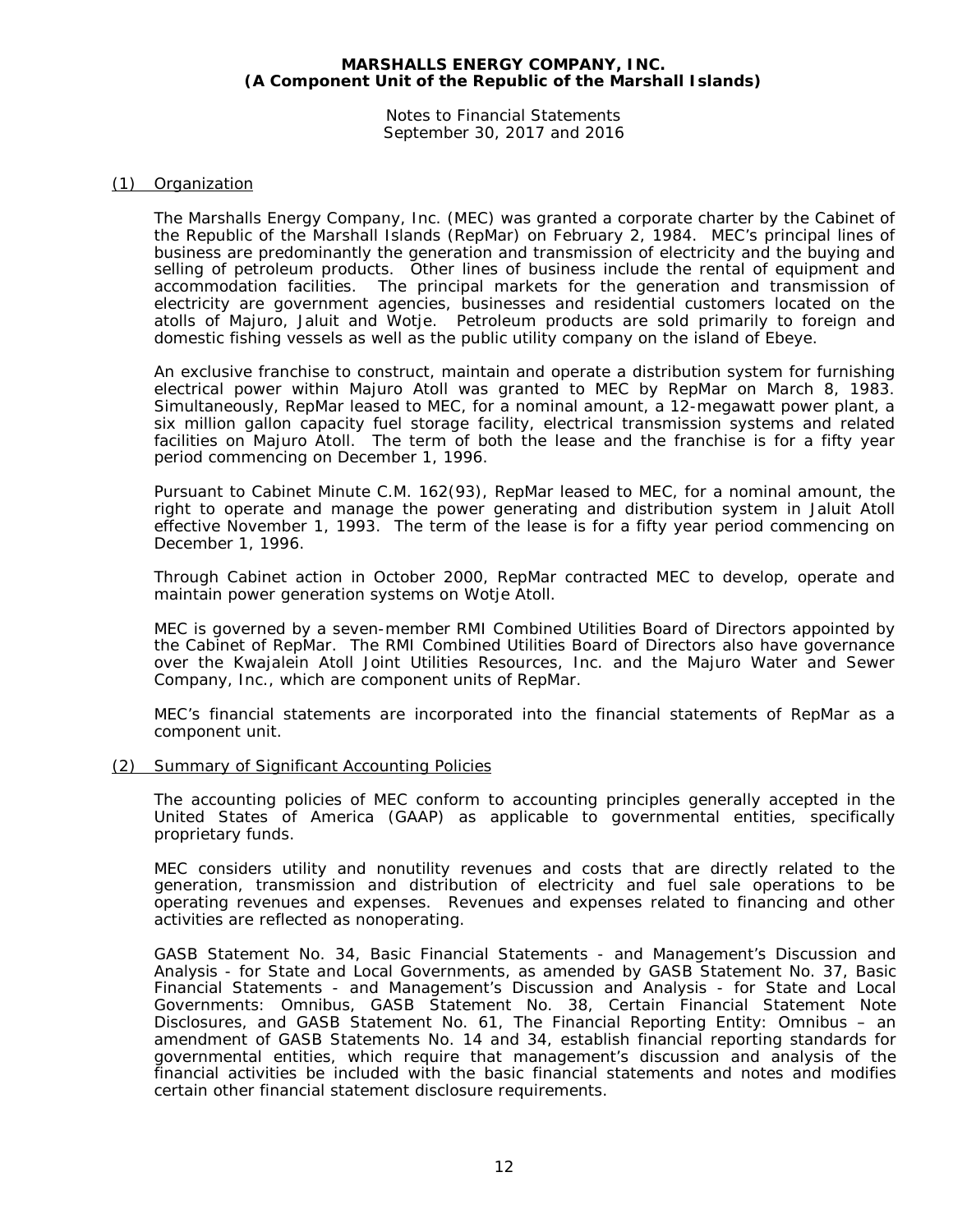Notes to Financial Statements September 30, 2017 and 2016

# (2) Summary of Significant Accounting Policies, Continued

To conform to these requirements, equity is presented in the following net position categories:

- Net investment in capital assets capital assets, net of accumulated depreciation and related debt, plus construction or improvement of those assets.
- Restricted: Nonexpendable net position subject to externally imposed stipulations that require MEC to maintain such permanently. As of September 30, 2017 and 2016, MEC does not have nonexpendable restricted net position. Expendable net position whose use by MEC is subject to externally imposed stipulations that can be fulfilled by actions of MEC pursuant to those stipulations or that expire with the passage of time. As of September 30, 2017 and 2016, MEC has expendable net position amounting to \$238,794 and \$312,308, respectively.
- Unrestricted net position that is not subject to externally imposed stipulations. Unrestricted net position may be designated for specific purposes by action of management or the Board of Directors or may otherwise be limited by contractual agreements with outside parties.

When both restricted and unrestricted resources are available for use for the same purpose, it is MEC's policy to use unrestricted resources first, then restricted resources as they are needed.

# Basis of Accounting

Proprietary funds are accounted for on a flow of economic resources measurement focus. With this measurement focus, all assets and deferred outflows of resources, and liabilities and deferred inflows of resources associated with the operation of the fund are included in the statements of net position. Proprietary fund operating statements present increases and decreases in net position. The accrual basis of accounting is utilized by proprietary funds. Under this method, revenues are recorded when earned and expenses are recorded at the time liabilities are incurred.

# Revenue Recognition

Sales of electricity are recorded as billed to customers on a monthly billing cycle basis. Unbilled revenues are not accrued as the most recent meter reading date approximates the end of the reporting period. Revenue from fuel and propane sales are billed to customers on a daily basis based on the actual quantity of fuel and propane delivered.

# Cash and Time Certificates of Deposit

Custodial credit risk is the risk that in the event of a bank failure, MEC's deposits may not be returned to it. Such deposits are not covered by depository insurance and are either uncollateralized or collateralized with securities held by the pledging financial institution or held by the pledging financial institution but not in the depositor-government's name. MEC does not have a deposit policy for custodial credit risk.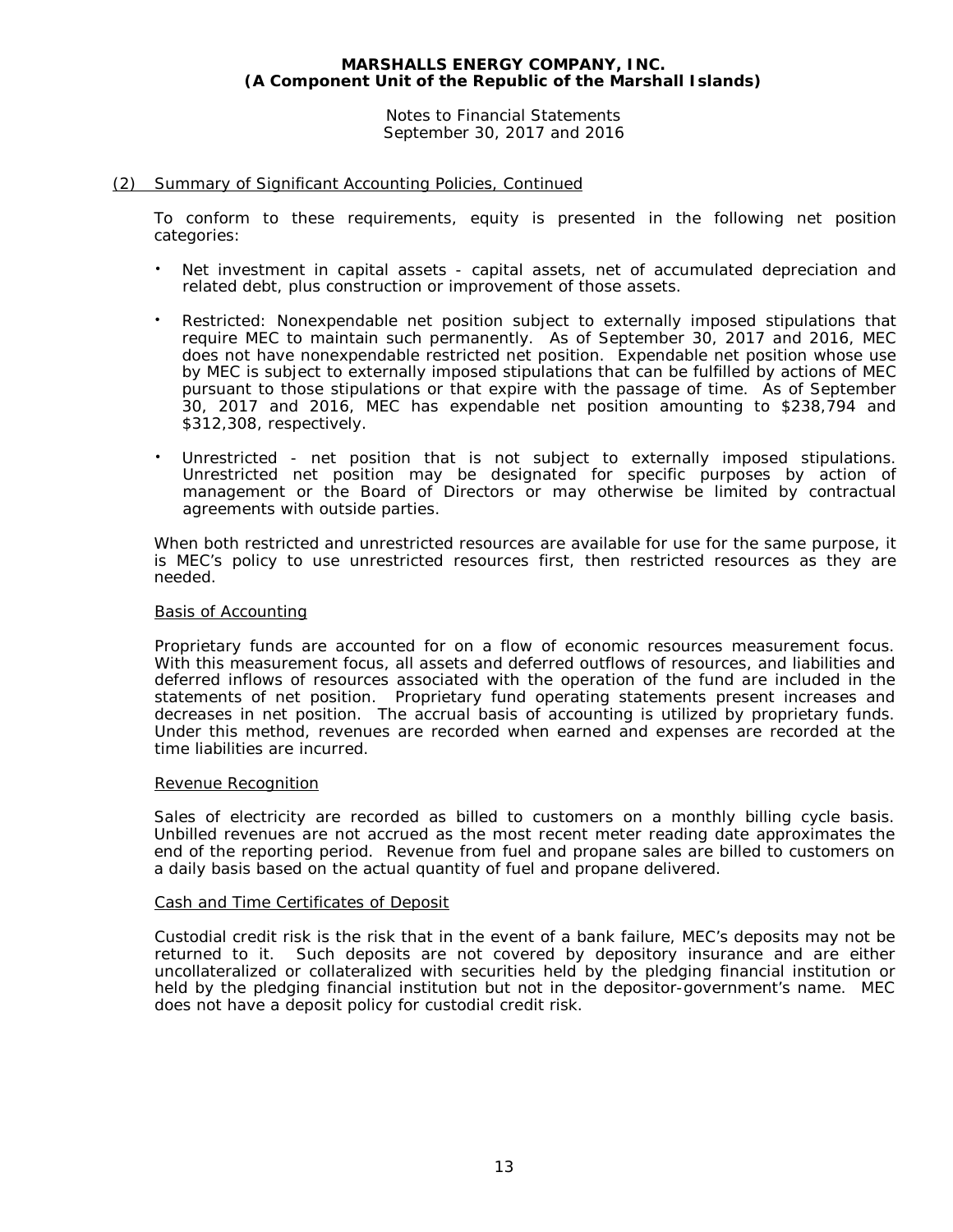Notes to Financial Statements September 30, 2017 and 2016

# (2) Summary of Significant Accounting Policies, Continued

#### Cash and Time Certificates of Deposit, Continued

For purposes of the statements of net position and cash flows, cash is defined as cash on hand and cash held in demand accounts. Deposits maintained in time certificates of deposit with original maturity dates greater than three months are separately classified. As of September 30, 2017 and 2016, the carrying amount of cash and time certificates of deposit was \$5,149,230 and \$2,910,729, respectively, and the corresponding bank balances were \$5,171,477 and \$2,554,853, respectively. Of the bank balance amounts, \$765,852 and \$425,448, respectively, were maintained in a financial institution subject to Federal Deposit Insurance Corporation (FDIC) insurance. As of September 30, 2017 and 2016, bank deposits in the amount of \$250,000 were FDIC insured. The remaining bank deposits of \$4,405,625 and \$2,129,405, as of September 30, 2017 and 2016, respectively, were maintained in financial institutions not subject to depository insurance. collateralization of its cash deposits; therefore, deposit levels in excess of FDIC coverage are uncollateralized. Accordingly, these deposits were exposed to custodial credit risk.

#### Receivables

All receivables are due from government agencies, businesses and individuals located within the Republic of the Marshall Islands and are interest free and uncollateralized. The allowance for uncollectible accounts is stated at an amount which management believes will be adequate to absorb possible losses on accounts receivable that may become uncollectible based on evaluations of the collectability of these accounts and prior collection experience. Management determines the adequacy of the allowance for uncollectible accounts based upon review of the aged accounts receivable. The allowance is established through a provision for bad debts charged to expense. Bad debts are written off against the allowance on the specific identification method.

#### Fuel and Supplies

Fuel and supplies are valued at the lower of cost (moving average) or market (net realizable value).

#### Plant and Nonutility Property

Plant and nonutility property with a cost that equals or exceeds \$500 is capitalized. Such assets are stated at cost. Depreciation of plant and nonutility property and amortization of leasehold land and residences are calculated on the straight-line method based on the estimated useful lives of the respective assets. The estimated useful lives of these assets are as follows:

| Power plant engines    | 20 years      |
|------------------------|---------------|
| Plant and machinery    | 3 - 10 years  |
| Vehicles               | $2 - 4$ years |
| Leasehold improvements | 20 years      |
| Residences             | 20 years      |
| Fences and seawalls    | 10 years      |
| Leasehold land         | 20 years      |
| Solar power systems    | 15 years      |
| Furniture and fixtures | $3 - 5$ years |
| Land and building      | 20 years      |

Costs pertaining to distribution and line supplies are expensed during the year of installation as MEC considers the estimated useful lives of these supplies to be less than one year.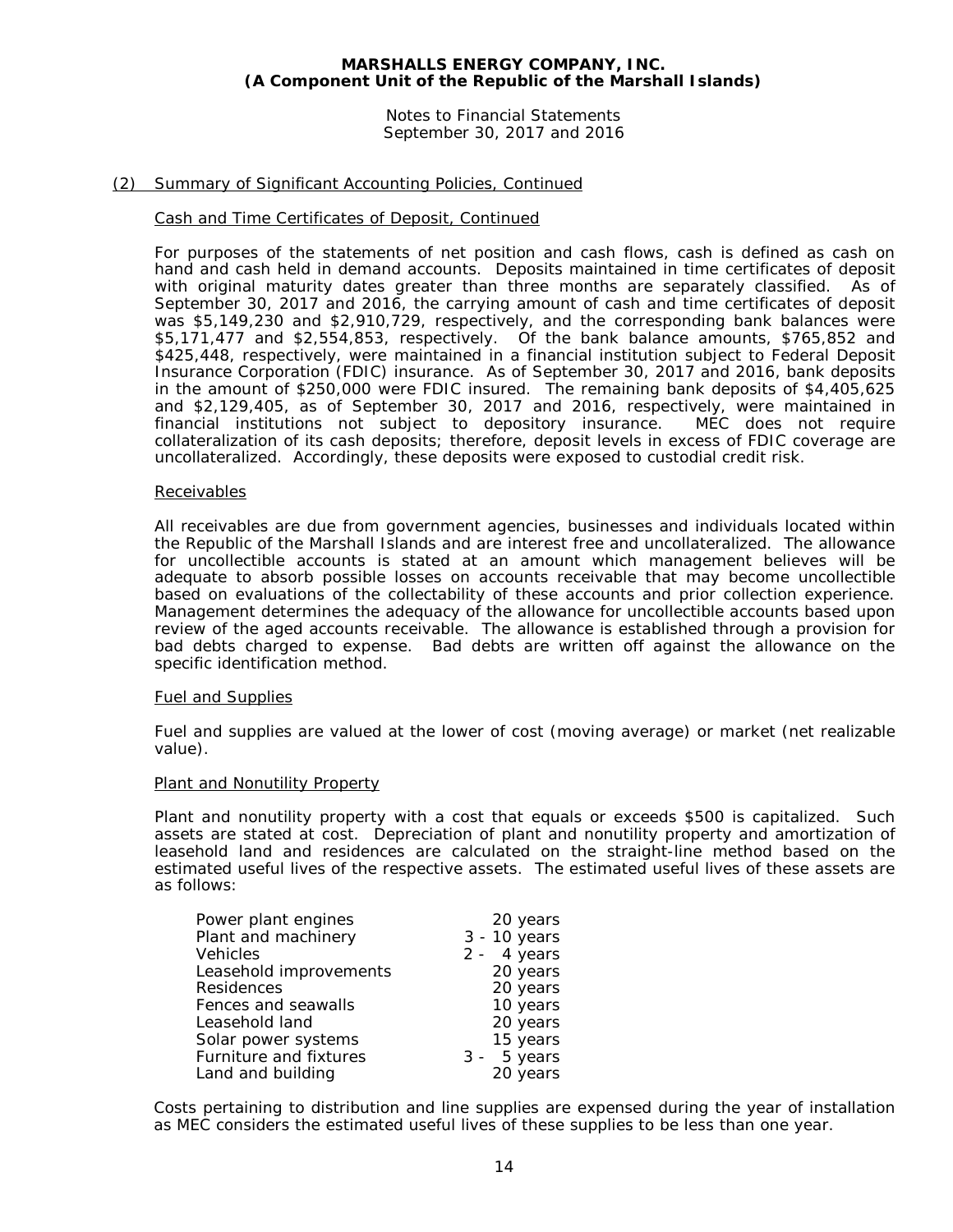Notes to Financial Statements September 30, 2017 and 2016

# (2) Summary of Significant Accounting Policies, Continued

#### Deferred Outflows of Resources

In addition to assets, the statements of net position will sometimes report a separate section for deferred outflows of resources. This separate financial statement element represents a consumption of net position that applies to a future period and so will not be recognized as an outflow of resources (deduction of net position) until then. MEC has no items that qualify for reporting in this category.

#### Deferred Inflows of Resources

In addition to liabilities, the statements of net position will sometimes report a separate section for deferred inflows of resources. This separate financial statement element represents an acquisition of net position that applies to a future period and so will not be recognized as an inflow of resources (additions to net position) until then. MEC has no items that qualify for reporting in this category.

#### Taxes

Corporate profits are not subject to income tax in the Republic of the Marshall Islands. The Government of the Republic of the Marshall Islands imposes a gross revenue tax of 3% on revenues. Pursuant to the Income Tax Act of 1989, as amended, sales of electricity by public utility companies are exempt from gross revenue tax. Accordingly, MEC is exempt from gross revenue tax on the sale of electric services. MEC is required to pay gross revenue tax on all other revenues. Pursuant to the Import Duties (MEC Exemption) Act of 2008, MEC is exempt from paying import duty on all types of fuel imported in the Republic of the Marshall Islands, including fuel imported for power generation and for commercial resale.

#### New Accounting Standards

During the year ended September 30, 2017, MEC implemented the following pronouncements:

- GASB Statement No. 73, *Accounting and Financial Reporting for Pensions and Related Assets That Are Not Within the Scope of GASB Statement 68, and Amendments to Certain Provisions of GASB Statements 67 and 68*, which aligns the reporting requirements for pensions and pension plans not covered in GASB Statements 67 and 68 with the reporting requirements in Statement 68.
- GASB Statement No. 74, *Financial Reporting for Postemployment Benefit Plans Other Than Pension Plans*, which replaces Statements No. 43, *Financial Reporting for Postemployment Benefit Plans Other Than Pension Plans, as amended,* and No. 57, *OPEB Measurements by Agent Employers and Agent Multiple-Employer Plans*, and addresses financial reporting requirements for governments whose employees are provided with postemployment benefits other than pensions (other postemployment benefits or OPEB).
- GASB Statement No. 77, *Tax Abatement Disclosures*, which requires governments that enter into tax abatement agreements to disclose certain information about the agreements.
- GASB Statement No. 78, *Pensions Provided through Certain Multiple-Employer Defined Benefit Pension Plans*, which addresses a practice issue regarding the scope and applicability of Statement No. 68, *Accounting and Financial Reporting for Pensions*.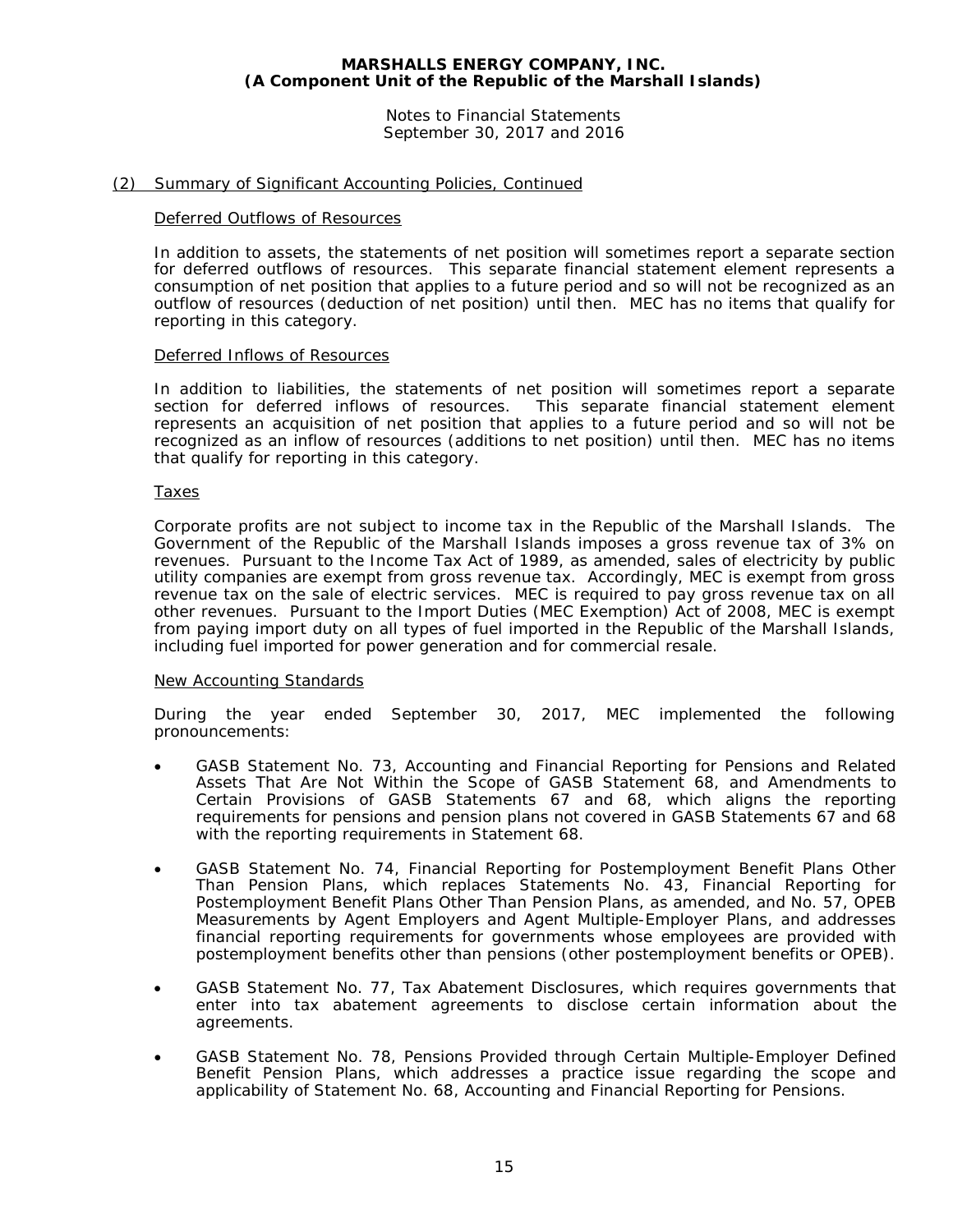Notes to Financial Statements September 30, 2017 and 2016

# (2) Summary of Significant Accounting Policies, Continued

New Accounting Standards, Continued

- GASB Statement No. 80, *Blending Requirements for Certain Component Units - an amendment of GASB Statement No. 14*, which improves financial reporting by clarifying the financial statement presentation requirements for certain component units.
- GASB Statement No. 82, *Pension Issues - an amendment of GASB Statements No. 67, No. 68, and No. 73*, which addresses issues regarding (1) the presentation of payrollrelated measures in required supplementary information, (2) the selection of assumptions and the treatment of deviations from the guidance in an Actuarial Standard of Practice for financial reporting purposes, and (3) the classification of payments made by employers to satisfy employee (plan member) contribution requirements.

The implementation of these statements did not have a material effect on the accompanying financial statements.

In June 2015, GASB issued Statement No. 75, *Accounting and Financial Reporting for Postemployment Benefits Other Than Pensions*, which replaces the requirements of Statements No. 45, *Accounting and Financial Reporting by Employers for Postemployment Benefits Other Than Pensions*, as amended, and No. 57, *OPEB Measurements by Agent Employers and Agent Multiple-Employer Plans*, and provides guidance on reporting by governments that provide OPEB to their employees and for governments that finance OPEB for employees of other governments. The provisions in Statement No. 75 are effective for fiscal years beginning after June 15, 2017. Management does not believe that the implementation of this statement will have a material effect on the financial statements.

In March 2016, GASB issued Statement No. 81, *Irrevocable Split-Interest Agreements,* which improves accounting and financial reporting for irrevocable split-interest agreements by providing recognition and measurement guidance for situations in which a government is a beneficiary of the agreement. The provisions in Statement No. 81 are effective for fiscal years beginning after December 15, 2016. Management does not believe that the implementation of this statement will have a material effect on the financial statements.

In November 2016, GASB issued Statement No. 83, *Certain Asset Retirement Obligations*, which addresses accounting and financial reporting for certain asset retirement obligations (AROs) associated with the retirement of a tangible capital asset. The provisions in Statement No. 83 are effective for fiscal years beginning after June 15, 2018. Management does not believe that the implementation of this statement will have a material effect on the financial statements.

In January 2017, GASB issued Statement No. 84, *Fiduciary Activities*, which establishes criteria for identifying fiduciary activities of all state and local governments. The provisions in Statement No. 84 are effective for fiscal years beginning after December 15, 2018. Management does not believe that the implementation of this statement will have a material effect on the financial statements.

In March 2017, GASB issued Statement No. 85, *Omnibus 2017*, which address practice issues that have been identified during implementation and application of certain GASB Statements including issues related to blending component units, goodwill, fair value measurement and application, and postemployment benefits (pensions and other postemployment benefits. The provisions in Statement No. 85 are effective for fiscal years beginning after June 15, 2017. Management does not believe that the implementation of this statement will have a material effect on the financial statements.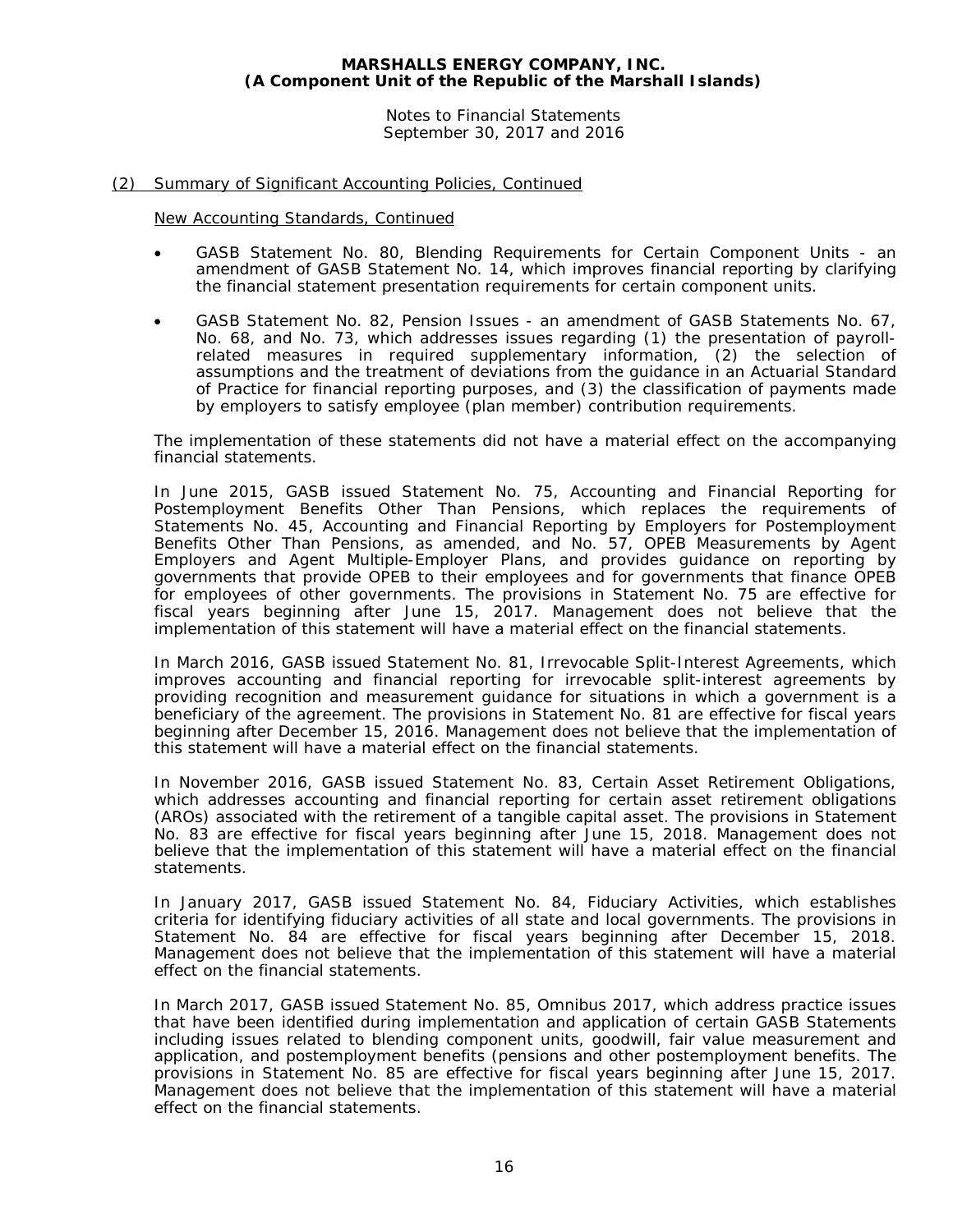Notes to Financial Statements September 30, 2017 and 2016

# (2) Summary of Significant Accounting Policies, Continued

#### New Accounting Standards, Continued

In May 2017, GASB issued Statement No. 86, *Certain Debt Extinguishment Issues*, which improves consistency in accounting and financial reporting for in-substance defeasance of debt. The provisions in Statement No. 86 are effective for fiscal years beginning after June 15, 2017. Management does not believe that the implementation of this statement will have a material effect on the financial statements.

In June 2017, GASB issued Statement No. 87, *Leases*, which establishes a single model for lease accounting based on the foundational principle that leases are financings of the right to use an underlying asset. The provisions in Statement No. 87 are effective for fiscal years beginning after December 15, 2019. Management has yet to determine whether the implementation of this statement will have a material effect on the financial statements.

#### Estimates

The preparation of financial statements in conformity with GAAP requires management to make estimates and assumptions that affect the reported amounts of assets and deferred outflows of resources, liabilities and deferred inflows of resources, and disclosure of contingent assets and liabilities at the date of the financial statements and the reported amounts of revenues and expenses during the reporting period. Actual results could differ from those estimates.

#### Reclassifications

Certain balances in the 2016 presentation has been reclassified to conform to the 2017 presentation.

#### (3) Accounts Receivable

Accounts receivable at September 30, 2017 and 2016, consist of the following:

|                                                     | 2017                                  | 2016                                  |
|-----------------------------------------------------|---------------------------------------|---------------------------------------|
| Electricity<br>RepMar and other affiliates<br>Other | \$4.359.792<br>7.205.286<br>2,159,316 | \$4,767,312<br>6.054.559<br>1,628,421 |
| Less allowance for uncollectible accounts           | 13,724,394<br>(6,589,685)             | 12,450,292<br>(6, 537, 734)           |
|                                                     | \$ 7,134,709                          | \$5,912,558                           |

#### (4) Fuel and Supplies

Fuel and supplies at September 30, 2017 and 2016, consist of the following:

|                                                             | 2017                                            | 2016                      |
|-------------------------------------------------------------|-------------------------------------------------|---------------------------|
| Distribution and power plant supplies<br>Fuel<br>Lubricants | $$2,194,190$ $$1,578,571$<br>351.669<br>248,909 | 477.669<br><u>157,807</u> |
|                                                             | \$2,794,768                                     | \$2,214,047               |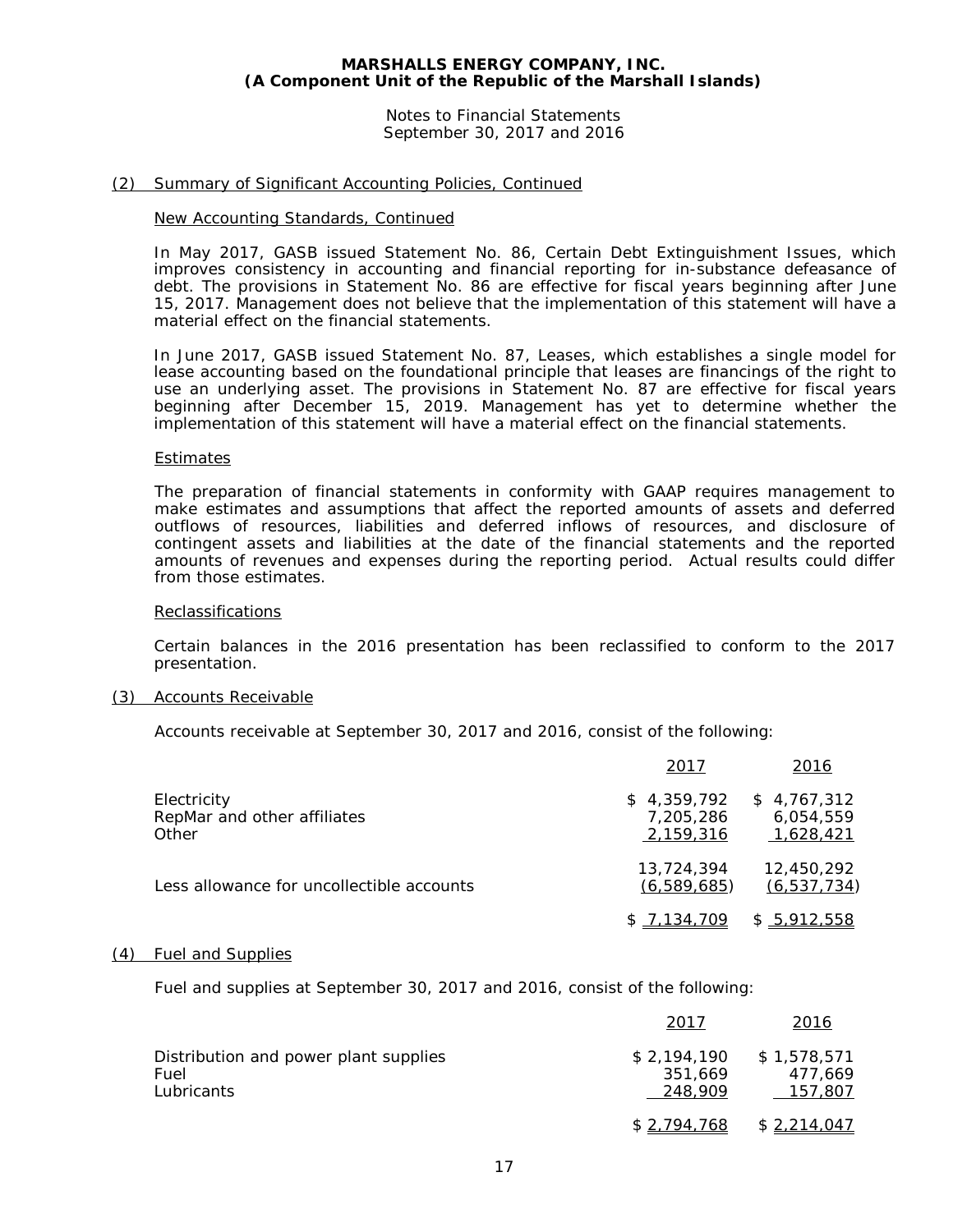Notes to Financial Statements September 30, 2017 and 2016

# (5) Capital Assets

Capital asset activity for the years ended September 30, 2017 and 2016 is as follows:

|                                             | October 1,<br>2016  | <b>Additions</b>         | Reclassifications | September 30,<br>2017 |  |
|---------------------------------------------|---------------------|--------------------------|-------------------|-----------------------|--|
| <b>Utility Plant:</b>                       |                     |                          |                   |                       |  |
| Power plant engines<br>Plant and machinery  | \$20,047,301        | \$<br>43,137             | \$                | 20,090,438<br>\$      |  |
|                                             | 2,204,441           | 12,766                   |                   | 2,217,207             |  |
| Land and building                           | 1,846,877           | $\overline{\phantom{a}}$ |                   | 1,846,877             |  |
| Solar power systems<br>Vehicles             | 1,110,417           |                          |                   | 1,110,417             |  |
|                                             | 1,281,555           | 90,548                   | (206, 392)        | 1,165,711             |  |
| Leasehold improvements                      | 641,012             |                          |                   | 641,012               |  |
| Residences<br>Fences and seawalls           | 561,073             |                          |                   | 561,073               |  |
|                                             | 371,702             |                          |                   | 371,702               |  |
| Leasehold land                              | 330,000             |                          |                   | 330,000               |  |
| Computer software<br>Furniture and fixtures |                     | 15,777                   |                   | 15,777                |  |
|                                             | 857,010             | 136,376                  | (1,300)           | 992,086               |  |
|                                             | 29,251,388          | 298,604                  | (207, 692)        | 29,342,300            |  |
| Less accumulated depreciation               |                     |                          |                   |                       |  |
| and amortization                            | <u>(20,471,350)</u> | (1, 364, 489)            | 206,501           | (21, 629, 338)        |  |
|                                             | 8,780,038           | (1,065,886)              | (1, 191)          | 7,712,962             |  |
| Construction work-in-progress               | 1,914,739           |                          | (1, 396, 717)     | 518,022               |  |
|                                             | 10,694,777          | (1,065,886)              | (1, 397, 908)     | 8,230,984             |  |
| Nonutility Plant:<br>LPG terminal           | 181,862             |                          |                   | 181,862               |  |
| Less accumulated depreciation               |                     |                          |                   |                       |  |
| and amortization                            | (181, 862)          |                          |                   | (181, 862)            |  |
|                                             |                     | $\sim$                   |                   |                       |  |
|                                             | \$10,694,777        | \$ (1,065,886)           | \$(1,397,908)     | \$ 8,230,984          |  |
|                                             |                     |                          | 2016              |                       |  |
|                                             |                     |                          |                   |                       |  |
|                                             | October 1,          |                          |                   | September 30,         |  |
|                                             | 2015                | <b>Additions</b>         | Reclassifications | 2016                  |  |
| <b>Utility Plant:</b>                       |                     |                          |                   |                       |  |
| Power plant engines                         | \$16,485,170        | \$                       | 3,562,131<br>\$   | 20,047,301<br>\$      |  |
| Plant and machinery                         | 2,197,772           | 17,748                   | (11, 079)         | 2,204,441             |  |
| Land and building                           | 1,846,877           |                          |                   | 1,846,877             |  |
| Solar power systems                         | 1,110,417           |                          |                   | 1,110,417             |  |
| Vehicles                                    | 1,527,495           | 258,926                  | (504, 866)        | 1,281,555             |  |
| Leasehold improvements                      | 641,012             |                          |                   | 641,012               |  |
| Residences                                  | 561,073             |                          |                   | 561,073               |  |
| Fences and seawalls                         | 371,702             |                          |                   | 371,702               |  |
| Leasehold land                              | 330,000             |                          |                   | 330,000               |  |
| Furniture and fixtures                      | 811,766             | 45,244                   |                   | 857,010               |  |
|                                             | 25,883,284          | 321,918                  | 3,046,186         | 29,251,388            |  |
| Less accumulated depreciation               |                     |                          |                   |                       |  |
| and amortization                            | (19,717,090)        | (1, 256, 570)            | 502,310           | (20, 471, 350)        |  |
|                                             | 6,166,194           | (934, 652)               | 3,548,496         | 8,780,038             |  |
| Construction work-in-progress               | 5,152,249           | 324,621                  | (3,562,131)       | 1,914,739             |  |
|                                             | 11,318,443          | (610, 031)               | (13, 635)         | 10,694,777            |  |
| Nonutility Plant:                           |                     |                          |                   |                       |  |
| LPG terminal                                | 181,862             |                          |                   | 181,862               |  |
| Less accumulated depreciation               |                     |                          |                   |                       |  |
| and amortization                            | (178, 902)          | (2,960)                  |                   | (181, 862)            |  |
|                                             | 2,960               | (2,960)                  |                   |                       |  |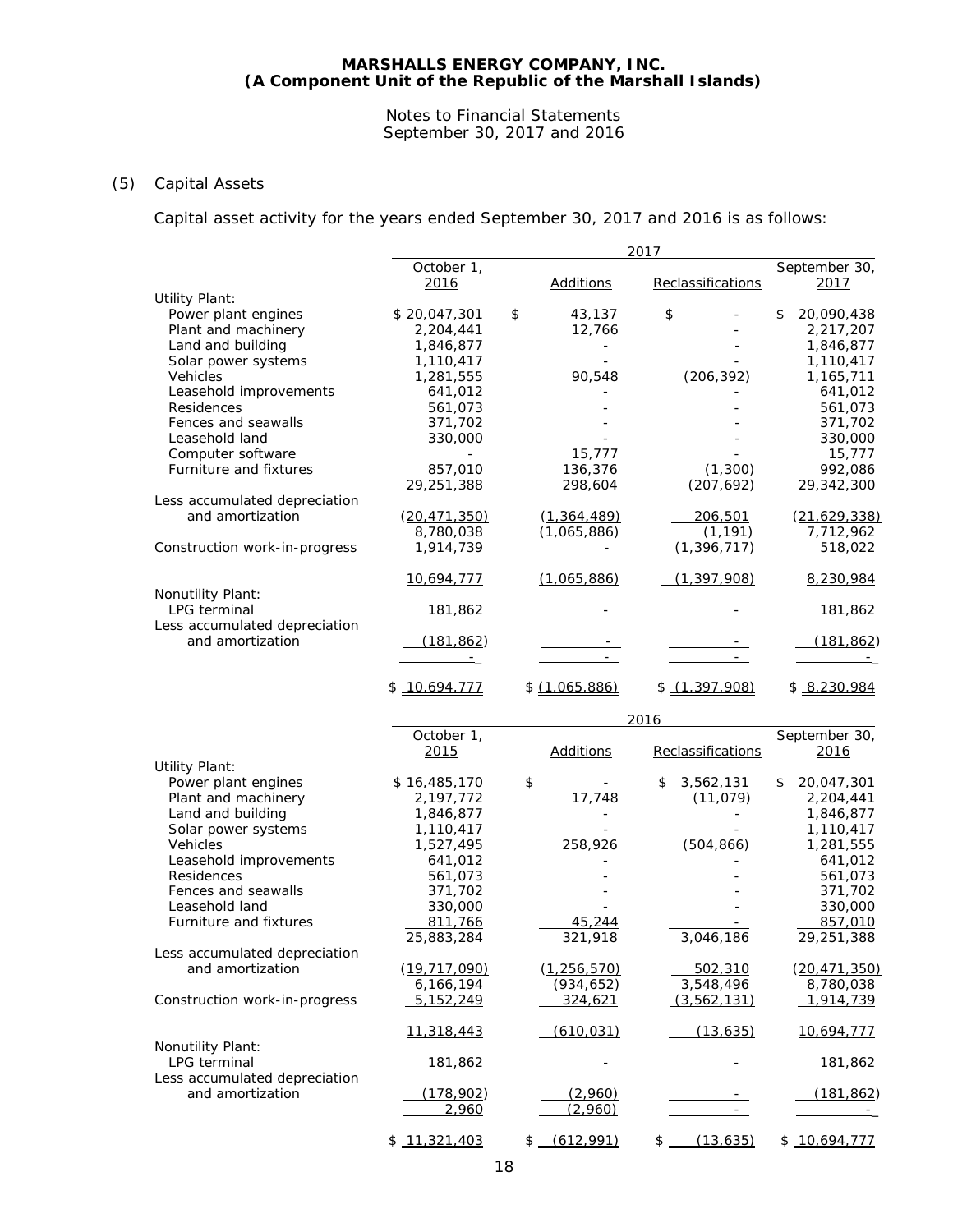> Notes to Financial Statements September 30, 2017 and 2016

# (5) Capital Assets, Continued

The generator set, known as Engine  $# 3$ , was in the process of being rebuilt with the aim of returning it to service to supplement the remaining engines in Station 1. The ongoing work to complete the generator set has suffered repeated delays. During the year ended September 30, 2017, MEC suspended further repairs to Engine # 3, deeming it no longer cost effective. During the year ended September 30, 2017, MEC reviewed work on Engine # 3 and considered such impaired and, as a result, MEC recognized an impairment loss of \$1,396,717.

In accordance with the Subsidiary Loan Agreement between RepMar and the Asian Development Bank (ADB), MEC created a separate bank account dedicated for repair and maintenance funds (R&M Fund). Starting October 1, 2010, MEC made automatic \$35,000 monthly transfers into the R&M Fund from its revenue accounts. Amounts in the R&M Fund shall be used exclusively for repair, maintenance, procurement of spare parts, materials and equipment (and related labor costs) directly related to power generation and distribution. As of September 30, 2017 and 2016, the R&M Fund has a balance of \$70,500 and \$36,810, respectively.

# (6) Long-Term Debt

Long-term debt at September 30, 2017 and 2016 is as follows:

2017 2016

In 1997, MEC entered into a loan agreement with the Federal Financing Bank (FFB) in the amount of \$12.5 million for the construction of a new power plant, with loan repayments guaranteed by the Rural Utilities Service (RUS). MEC is required to submit drawdown requests to RUS for approval of loan advances. Interest rates are calculated based on the FFB rates at the date of the loan advances and range from 5.49% to 7.25% per annum. Originally, principal and interest are payable in quarterly installments of \$273,770 through January 2, 2018. In 2012, RUS granted a two-year \$2 million loan deferment giving MEC a two-year break from having to make payments to RUS. Effective June 22, 2012 through March 31, 2014, interest payments of \$25,000 were due quarterly. Thereafter, quarterly payments of \$299,121 are due. The loan will mature on December 31, 2019. The mortgage notes have been unconditionally guaranteed by RepMar, under which RepMar will make debt service payments to RUS in the event of default by MEC, and have been collateralized by a leasehold mortgage and security agreement over the assets of MEC. These notes are subject to certain coverage ratio requirements. MEC is in compliance with these ratio requirements as of September 30, 2017 and 2016.

 $$2,436,391$   $$3,449,832$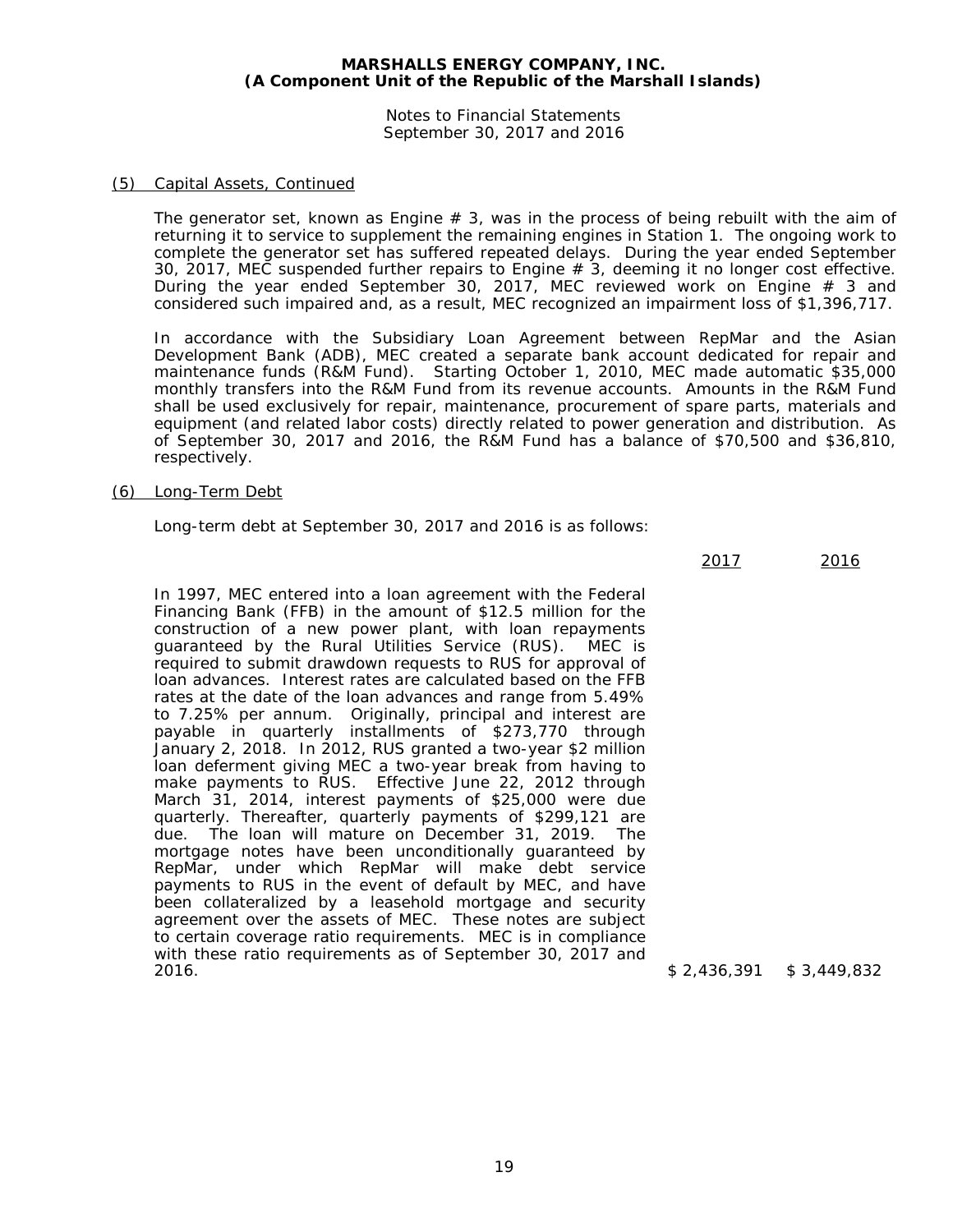Notes to Financial Statements September 30, 2017 and 2016

# (6) Long-Term Debt, Continued

|                                                                                                                                                                                                                                                                                                                                                                             | 2017                     | 2016                        |
|-----------------------------------------------------------------------------------------------------------------------------------------------------------------------------------------------------------------------------------------------------------------------------------------------------------------------------------------------------------------------------|--------------------------|-----------------------------|
| On September 8, 2010, MEC obtained a subsidiary loan from<br>the Asian Development Bank, through RepMar, of \$10 million<br>to pay off a bank loan that was originally procured for<br>operating purposes. This loan will mature on May 31, 2034.<br>Interest is calculated at 1.0% per annum through September<br>30, 2018 and at 1.5% per annum thereafter. Principal and |                          |                             |
| interest are payable in monthly equal payments of \$37,960.                                                                                                                                                                                                                                                                                                                 | 6,962,169                | 7,345,985                   |
| Less current installments                                                                                                                                                                                                                                                                                                                                                   | 9,398,560<br>(1,464,715) | 10,795,817<br>(1, 492, 550) |
| Long-term debt                                                                                                                                                                                                                                                                                                                                                              | \$7,933,845              | \$9,303,267                 |

In 2015, MEC received a \$1,000,000 grant from RUS for the purpose of establishing a bulk fuel revolving loan fund and assisting MEC in reducing the costs of securing adequate fuel supplies for power generation. Of this amount, \$80,880 was recognized as grant revenue. During the year ended September 30, 2016, MEC recognized remaining grant revenue of \$919,120 associated with this grant.

Changes in long-term debt during the years ended September 30, 2017 and 2016 were as follows:

|                                 |                                      |                                | 2017                        |                                           |                            |
|---------------------------------|--------------------------------------|--------------------------------|-----------------------------|-------------------------------------------|----------------------------|
|                                 | <b>Balance</b><br>October 1,<br>2016 | Additions/<br>Reclassification | Reductions                  | Balance<br>September 30,<br><u> 2017 </u> | Balance due<br>in One Year |
| RUS Ioan<br>ADB Subsidiary loan | \$3,449,832<br>7,345,985             | \$<br>$\qquad \qquad -$        | \$(1,013,441)<br>(383, 816) | \$2,436,391<br>6,962,169                  | \$1,074,332<br>390,383     |
|                                 | \$10,795,817                         | \$.                            | \$ (1,397,257)              | \$9,398,560                               | \$1,464,715                |
|                                 |                                      |                                | 2016                        |                                           |                            |
|                                 | <b>Balance</b><br>October 1,<br>2015 | Additions/<br>Reclassification | Reductions                  | <b>Balance</b><br>September 30,<br>2016   | Balance due<br>in One Year |
| RUS Ioan<br>ADB Subsidiary loan | \$4,524,579<br>7,725,983             | \$<br>-                        | \$(1,074,747)<br>(379,998)  | 3,449,832<br>\$<br>7,345,985              | \$1,138,184<br>354,366     |
|                                 | \$12,250.562                         |                                | \$ (1,454,745)              | \$10,795,817                              | \$1,492,550                |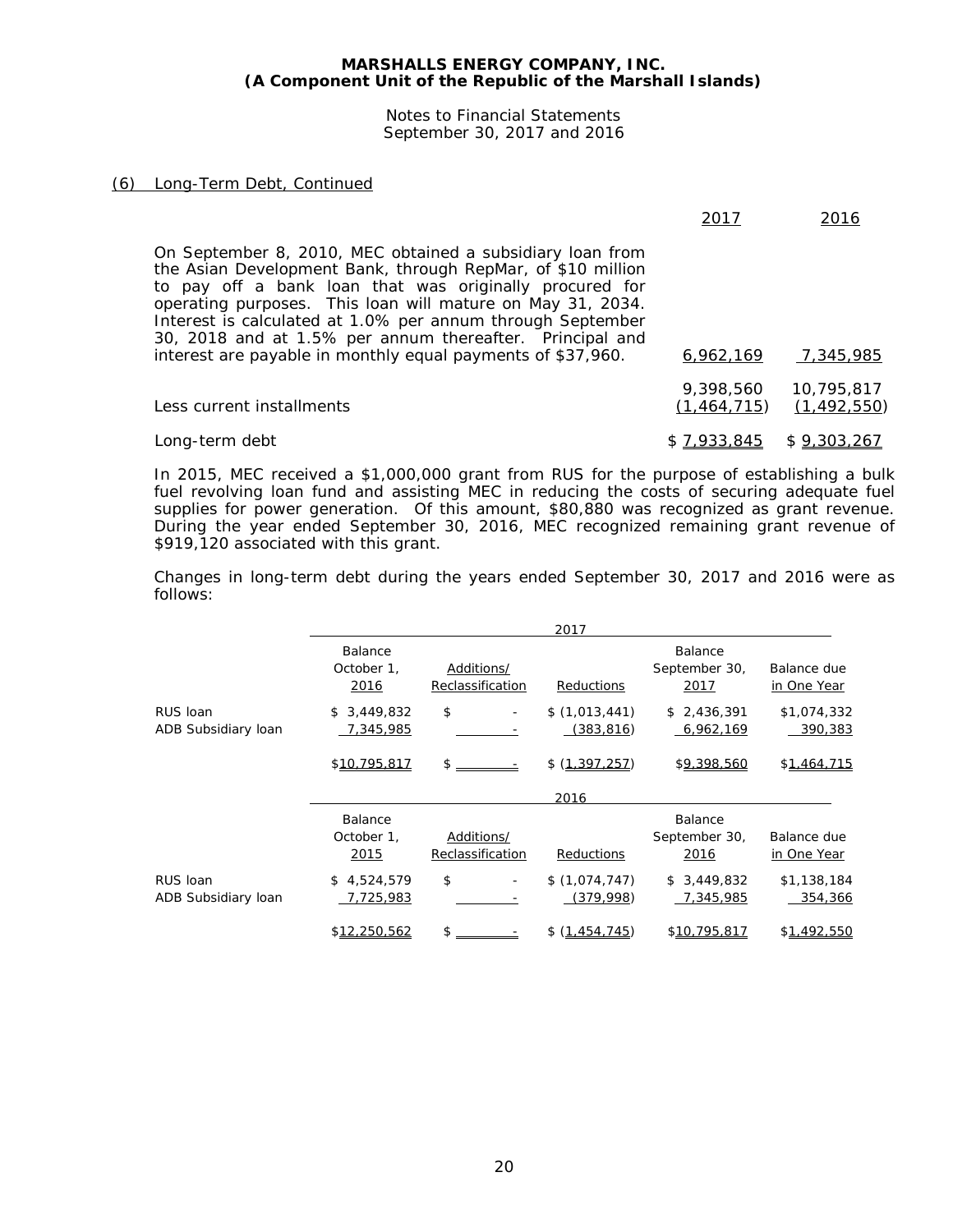Notes to Financial Statements September 30, 2017 and 2016

# (6) Long-Term Debt, Continued

Year ending

Annual repayment requirements to maturity for principal and interest are as follows:

| rear ending<br>September 30,                                                | Principal                                                                                        | Interest                                                                               | Total                                                                                            |
|-----------------------------------------------------------------------------|--------------------------------------------------------------------------------------------------|----------------------------------------------------------------------------------------|--------------------------------------------------------------------------------------------------|
| 2018<br>2019<br>2020<br>2021<br>2022<br>2023-2027<br>2028-2032<br>2033-2034 | \$1,464,715<br>1,691,310<br>364,380<br>369,884<br>375,470<br>1,964,148<br>2,117,025<br>1,051,628 | 157,896<br>\$<br>185,967<br>91.140<br>85,636<br>80,050<br>313,452<br>160,575<br>17,815 | \$1,622,611<br>1,877,277<br>455,520<br>455,520<br>455,520<br>2,277,600<br>2,277,600<br>1,069,443 |
|                                                                             | <u>\$9,398,560</u>                                                                               | \$1,092,531                                                                            | \$10,491,091                                                                                     |

# (7) Short-Term Debt

In 2015, MEC obtained a \$1,500,000 short-term bank loan to finance fuel purchases, interest at 7.5% per annum, collateralized by MEC's receivables and fuel inventory, and principal and interest payable in lump sum on December 31, 2015. The bank loan was paid in full during the year ended September 30, 2016.

In 2015, MEC obtained a \$2,000,000 short-term bank loan to finance fuel purchases, interest at 7.5% per annum, collateralized by MEC's \$1,031,222 time certificate of deposit, receivables and fuel inventory, and principal and interest payable in eleven monthly installments of \$175,000, with a final installment of \$167,607 due on February 29, 2016. The bank loan was paid in full during the year ended September 30, 2016.

Changes in short-term debt during the year ended September 30, 2016 are as follows:

| <b>Balance</b><br>October 1. |           |             | <b>Balance</b><br>September 30, |
|------------------------------|-----------|-------------|---------------------------------|
| 2015                         | Additions | Reductions  | 2016                            |
| -351 607                     |           | (2,351,607) | -                               |

# (8) Employee Retirement Plan

MEC has implemented a defined contribution retirement savings plan (the Plan) for its employees, whereby employees eighteen years and older are eligible to participate upon one year of employment. Plan participants may contribute any amount of their salaries to be matched 100% by MEC up to 10% of base salaries. Withdrawal from the Plan occurs upon termination of employment, death, or financial hardship. Plan assets are held in a trust fund administered by a trustee in accordance with the trust agreement. Management has the authority to establish or amend Plan provisions and contribution requirements. MEC contributed \$86,296 and \$78,157 to Plan participant accounts during the years ended September 30, 2017 and 2016, respectively, and total plan assets were \$1,163,871 and \$848,141 as of September 30, 2017 and 2016, respectively.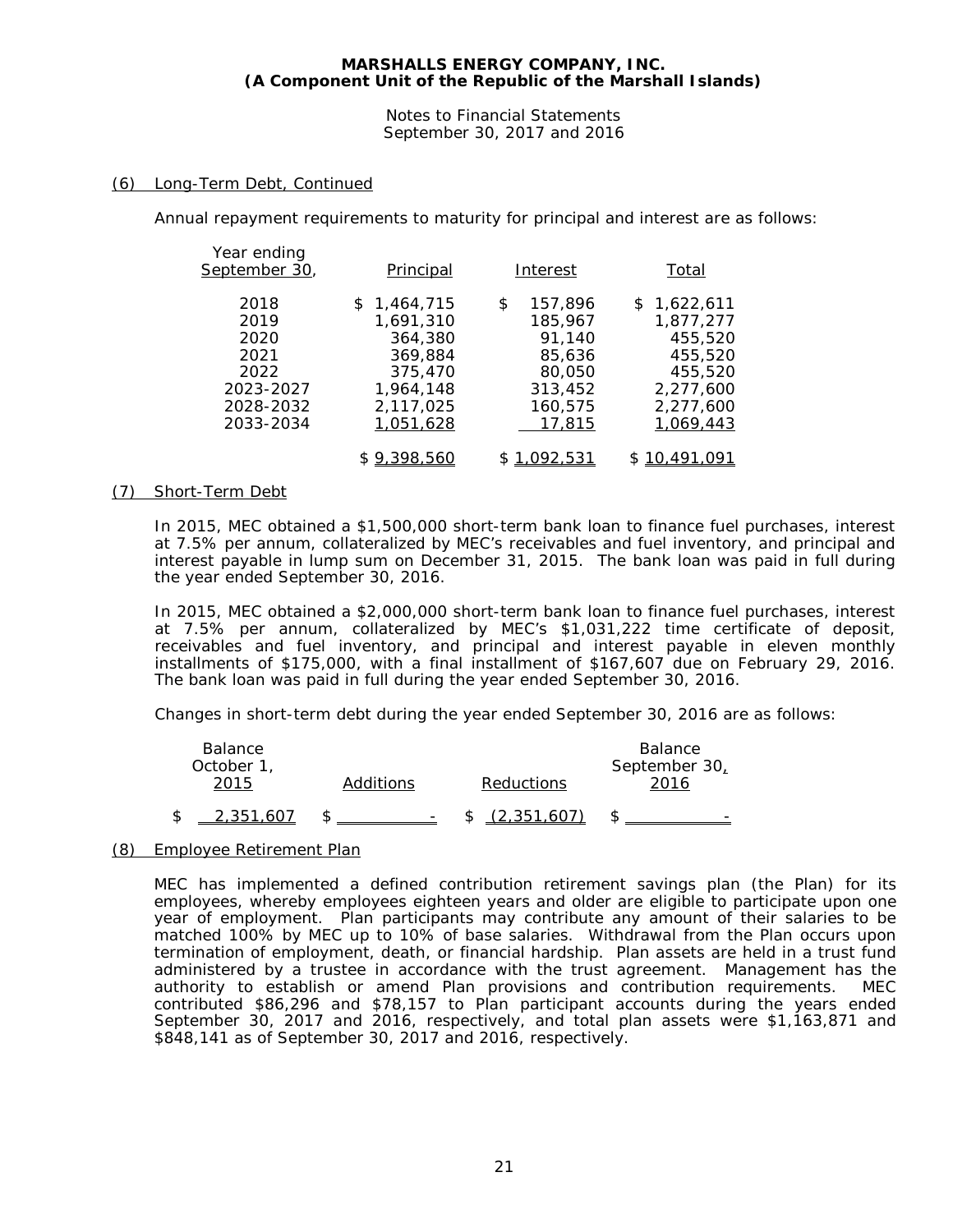Notes to Financial Statements September 30, 2017 and 2016

#### (9) Related Party Transactions

MEC is wholly-owned by RepMar and is therefore affiliated with all RepMar-owned and affiliated entities, including the Kwajalein Atoll Joint Utilities Resources, Inc. and the Majuro Water and Sewer Company, Inc. RepMar subscribes for electricity generated by MEC and is charged for electricity usage at substantially the same rates as those charged to commercial establishments. In addition, RepMar purchases fuel from MEC at the same commercial terms and conditions as afforded to third parties. MEC's receivables from related parties are afforded more favorable payment terms than those extended to unrelated parties.

A summary of related party transactions for the years ended September 30, 2017 and 2016, and the related receivable and payable balances as of September 30, 2017 and 2016, are as follows:

|                                                                                                                                                                                                                                                                                 |    | 2017                                                                                      |    |                                                             |                |                                                                                      |                                                           |
|---------------------------------------------------------------------------------------------------------------------------------------------------------------------------------------------------------------------------------------------------------------------------------|----|-------------------------------------------------------------------------------------------|----|-------------------------------------------------------------|----------------|--------------------------------------------------------------------------------------|-----------------------------------------------------------|
|                                                                                                                                                                                                                                                                                 |    | Revenues                                                                                  |    | Expenses                                                    |                | Receivables                                                                          | <b>Payables</b>                                           |
| RepMar<br>Kwajalein Atoll Joint Utilities Resources, Inc.<br>Majuro Water and Sewer Company, Inc.<br>Marshall Islands Social Security Administration<br>Majuro Resort, Inc.<br>Marshall Islands National Telecommunication<br>Authority<br>College of Marshall Islands<br>Other | \$ | 2,525,593<br>3,299,494<br>428,709<br>28,059<br>423,304<br>535,761<br>376,961<br>1,032,585 | \$ | 543,416<br>1,261<br>286,058<br>46,203<br>113,032<br>139,409 | $\mathfrak{L}$ | 363,983<br>3,509,387<br>2,565,568<br>2,271<br>534,788<br>68,019<br>33,903<br>127,367 | 451,651<br>\$<br>1,261<br>139,002<br>17,166<br>29,773     |
|                                                                                                                                                                                                                                                                                 | S. | 8,650,466                                                                                 |    | \$1.129.379                                                 | £.             | 7,205,286                                                                            | \$638,853                                                 |
|                                                                                                                                                                                                                                                                                 |    |                                                                                           |    | 2016                                                        |                |                                                                                      |                                                           |
|                                                                                                                                                                                                                                                                                 |    | Revenues                                                                                  |    | <b>Expenses</b>                                             |                | Receivables                                                                          | <b>Payables</b>                                           |
| RepMar<br>Kwajalein Atoll Joint Utilities Resources, Inc.<br>Majuro Water and Sewer Company, Inc.<br>Marshall Islands Social Security Administration<br>Majuro Resort, Inc.<br>Other                                                                                            | \$ | 2,446,969<br>2,695,738<br>406,417<br>29,919<br>389,004<br>2,013,580                       | \$ | 775,112<br>14,182<br>251,898<br>46,203<br>258,323           | \$             | 705,480<br>2,337,201<br>2,150,472<br>4,436<br>487,589<br>369,381                     | \$451,651<br>50,000<br>10,858<br>113,831<br>413<br>16,412 |
|                                                                                                                                                                                                                                                                                 | \$ | 7,981,627                                                                                 |    | \$1,345,718                                                 | S              | 6.054.559                                                                            | \$643.165                                                 |

The allowance for uncollectable accounts pertaining to receivables from affiliates amounted to \$3,046,308 and \$2,595,559 as of September 30, 2017 and 2016, respectively.

During the years ended September 30, 2017 and 2016, MEC received subsidies and contributions from RepMar as follows:

|                                                                                                        | 2017                          | 2016               |
|--------------------------------------------------------------------------------------------------------|-------------------------------|--------------------|
| Capital improvement projects of Jaluit and Wotje<br>Jaluit and Wotje operations<br>Outer islands solar | 672.576<br>644.800<br>496,000 | 595,200<br>347.200 |
|                                                                                                        | \$1,813,376                   | 942,400            |

The outer islands solar subsidy is restricted for the purpose of funding the gap in the solar tariff in order for MEC to maintain solar units in the outer islands. During the years ended September 30, 2017 and 2016, MEC incurred maintenance expenses associated with the outer islands solar units of \$45,992 and \$84,892, respectively. Accordingly, the remaining amount of \$216,316 and \$262,308, respectively, is restricted within net position.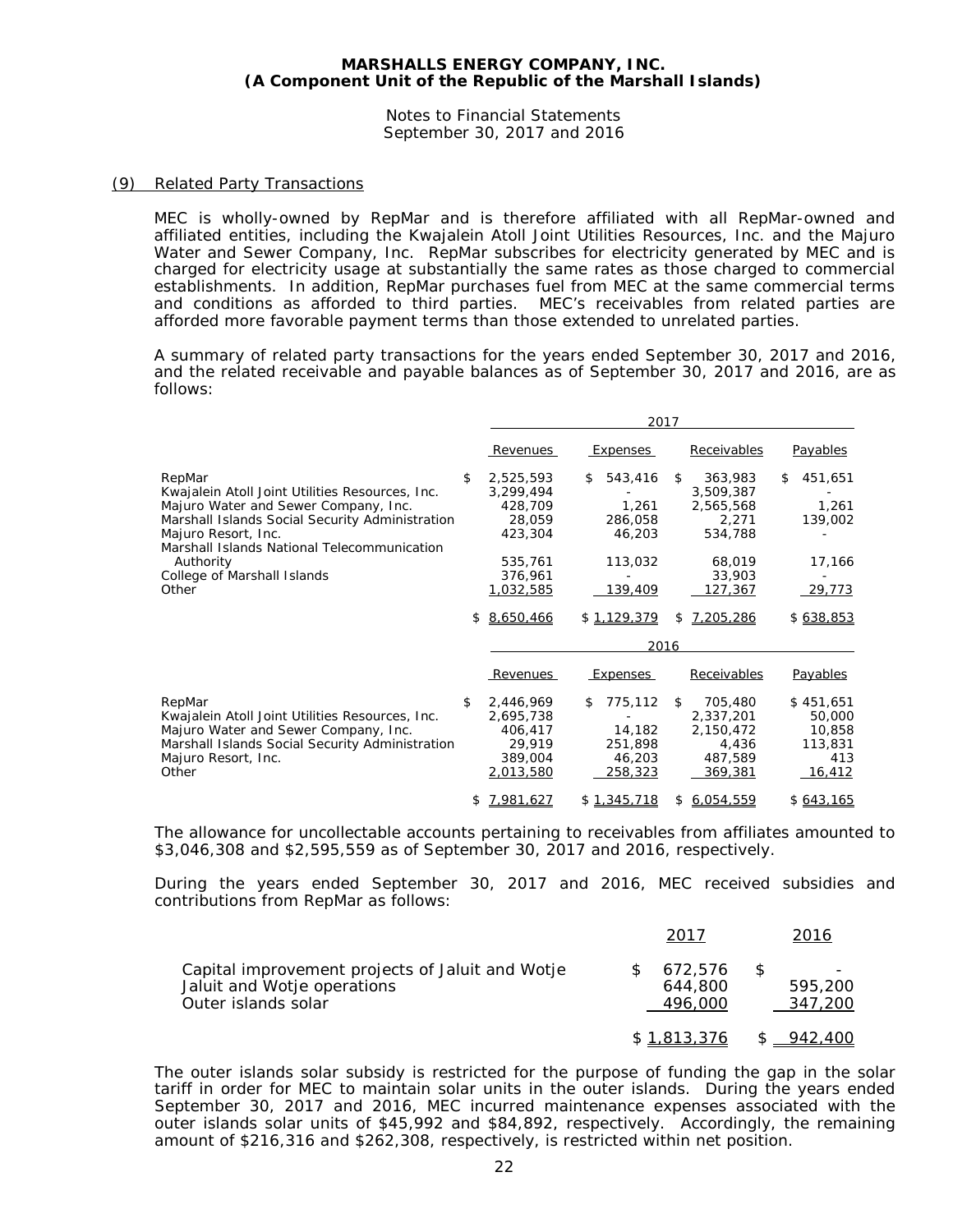Notes to Financial Statements September 30, 2017 and 2016

# (9) Related Party Transactions, Continued

As of September 30, 2017 and 2016, MEC is liable for current and delinquent gross revenue taxes to RepMar, totaling \$2,029,904 and \$1,648,585, respectively. In addition, MEC is liable for current and delinquent withholding payroll taxes to RepMar, totaling \$277,708 and \$644,436, respectively. Accrued taxes payable exclude any related penalties and interest.

On July 6, 2015, the Government of Japan and RepMar concluded a grant agreement for Non-Project Grant Aid in the amount of JPY100,000,000 with MEC as the ultimate grantee. The purpose of the Grant is to assist in the supply of petroleum fuel to MEC and mitigating the social and economic difficulties caused by volatile and sustained high oil prices. The Grant was paid directly by the Government of Japan through an independent procurement agent to MEC's fuel supplier. During the year ended September 30, 2017, MEC received the equivalent gallons of fuel from the supplier in the amount of \$726,263. As part of the agreement, MEC was required to establish a counterpart fund with RepMar in the amount of \$275,952 no later than July 5, 2018. During the years ended September 30, 2017 and 2016, MEC contributed \$91,869 and \$183,968, respectively, to RepMar for the purpose of establishing this required fund.

On October 26, 2015, RepMar entered into a sub-grant agreement with the International Union for Conservation of Nature and Natural Resources, in which the Ministry of Resources and Development will manage all the necessary works needed to facilitate the implementation of the MEC and KAJUR Power Plants Fuel and Waste Oil Management System Upgrade Phase 1. During the year ended September 30, 2016, MEC received \$50,000 under this grant agreement. During the year ended September 30, 2017, MEC incurred expenditures of \$27,522 associated with this grant. As of September 30, 2017 and 2016, the amount of \$22,478 and \$50,000, respectively, is restricted within net position.

# (10) Commitment and Contingencies

#### Commitment

MEC purchases petroleum products from Winson Oil International (HK) Ltd. (Winson) on a consignment basis whereby Winson continues to hold ownership and title to the product while it is held in storage at the MEC terminal storage tanks. Title and risk on the product remains with Winson until the product passes the boundary of the MEC terminal. The value of consignment petroleum products as of September 30, 2017 and 2016 amounted to \$4,416,406 and \$2,121,022, respectively. MEC assumes responsibility for the proper and safe storage/handling of the product while under MEC storage. However, MEC carries insurance coverage on such consignment inventories.

#### Contingencies

The accompanying financial statements have been prepared in conformity with accounting principles generally accepted in the United States of America, which contemplates the continuation of MEC as a going concern. Management acknowledges that it is currently dependent on RepMar for cash subsidies to fund operations and on its affiliates to pay for actual services rendered in order to maintain MEC as a going concern. Should RepMar and its affiliates choose to discontinue cash subsidies and payment for services rendered, MEC management may have to consider alternative measures including, among other possibilities, an increase in electricity and fuel rates to maintain MEC as a going concern.

MEC is a party to several legal proceedings arising from its operations; however, no provision for any liability was made in the accompanying financial statements due to the uncertainty of the legal proceeding outcomes. Although financial exposure has yet to be determined, MEC's management believes that the provision for any liability will be minimal.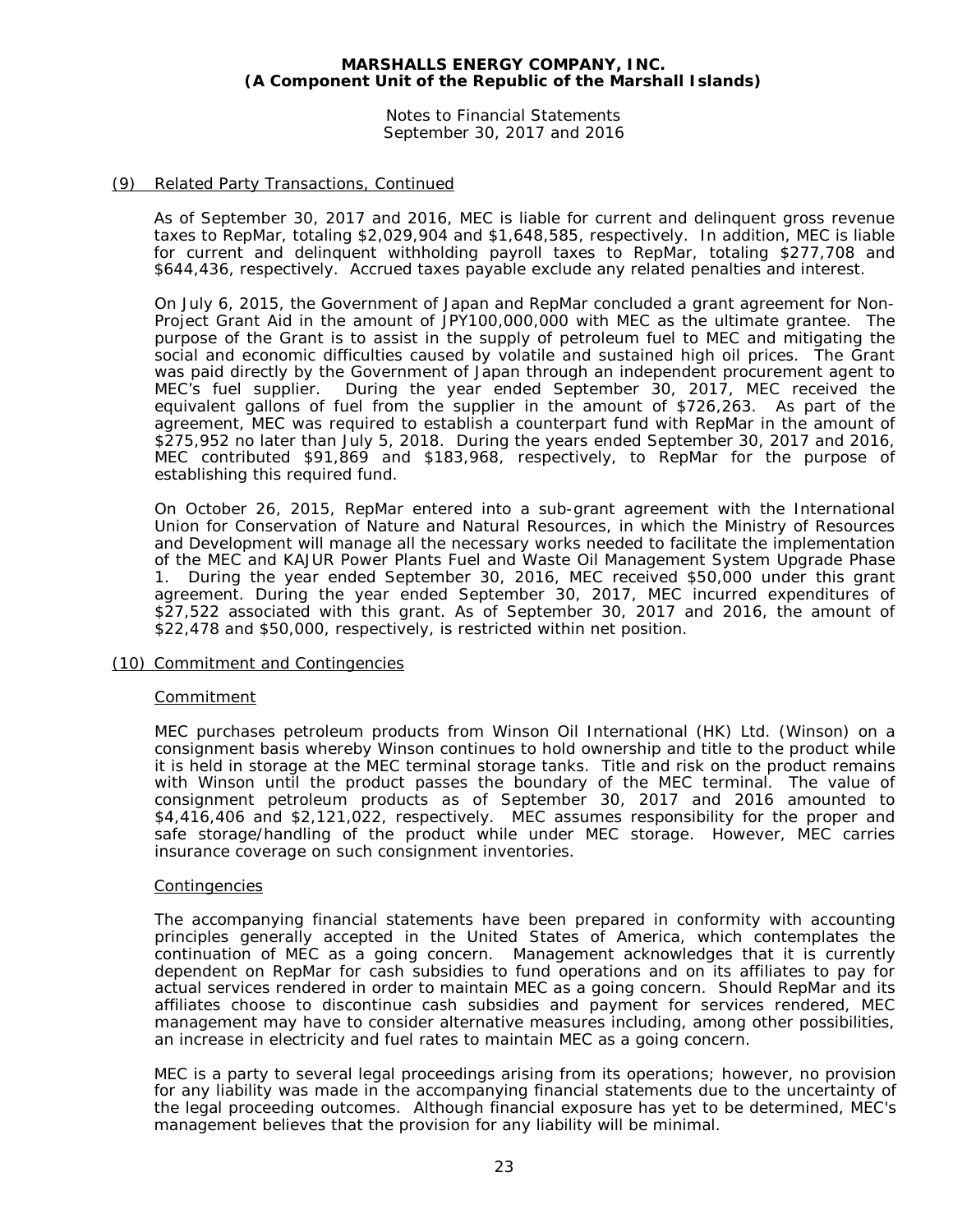Notes to Financial Statements September 30, 2017 and 2016

# (10) Commitment and Contingencies, Continued

#### Contingencies, Continued

MEC is in the process of developing and implementing plans and systems to ensure effective waste oil management and environmental protection. MEC's management believes that no provision for any liability, if any, that may arise from this matter is required to be reflected in the accompanying financial statements.

MEC has a material amount of unpaid gross revenue and withholding payroll taxes payable to RepMar as of September 30, 2017. The nonpayment of taxes is an effort to address increasing accounts receivable balances due from related parties via an offsetting exercise to reduce each party's liabilities. MEC's management believes that no provision for any additional liability, if any, that may arise from this matter is required to be reflected in the accompanying financial statements.

#### (11) Risk Management

MEC is exposed to various risks of loss related to torts; theft of, damage to, and destruction of assets; errors and omissions; injuries to employees; and natural disasters. MEC has elected to purchase commercial insurance from independent third parties for the risks of loss to which it is exposed. Settled claims from these risks have not exceeded commercial insurance coverage for the past three years.

Insurance proceeds of \$3,410,336 received in 2007 for fire damage to MEC's power plant building and engines were recorded net of estimated repair costs. Accrued remaining building and engine repairs amounted to \$0 and \$300,000 at September 30, 2017 and 2016, respectively. During the year ended September 30, 2017, MEC filed an estimated insurance claim of \$646,170 for the fire damage to MEC's power plant engines, which is included as a component of nonoperating income in the accompanying financial statements.

#### (12) Restatement

Subsequent to the issuance of MEC's 2016 financial statements, MEC's management determined that prior year RUS long term debt was understated by \$407,000. As a result of this determination, the related long term debt has been restated from the amounts previously reported as follows:

|                                                                       | As Previously<br>Reported | As Restated       |
|-----------------------------------------------------------------------|---------------------------|-------------------|
| At September 30:<br>Noncurrent liabilities:<br>Long-term debt         | \$8,896,267               | \$9,303,267       |
| Total liabilities                                                     | \$18,648,295              | \$19,055,295      |
| Net Position:<br>Net investment in capital assets                     | $$ -7,651,945$            | $$ -7,244,945$    |
| Total net position                                                    | $$ -3,821,253$            | $$ -3,414,253$    |
| For the year ended September 30:<br>Net position at beginning of year | \$(2,685,864)             | $$^{(3,092,864)}$ |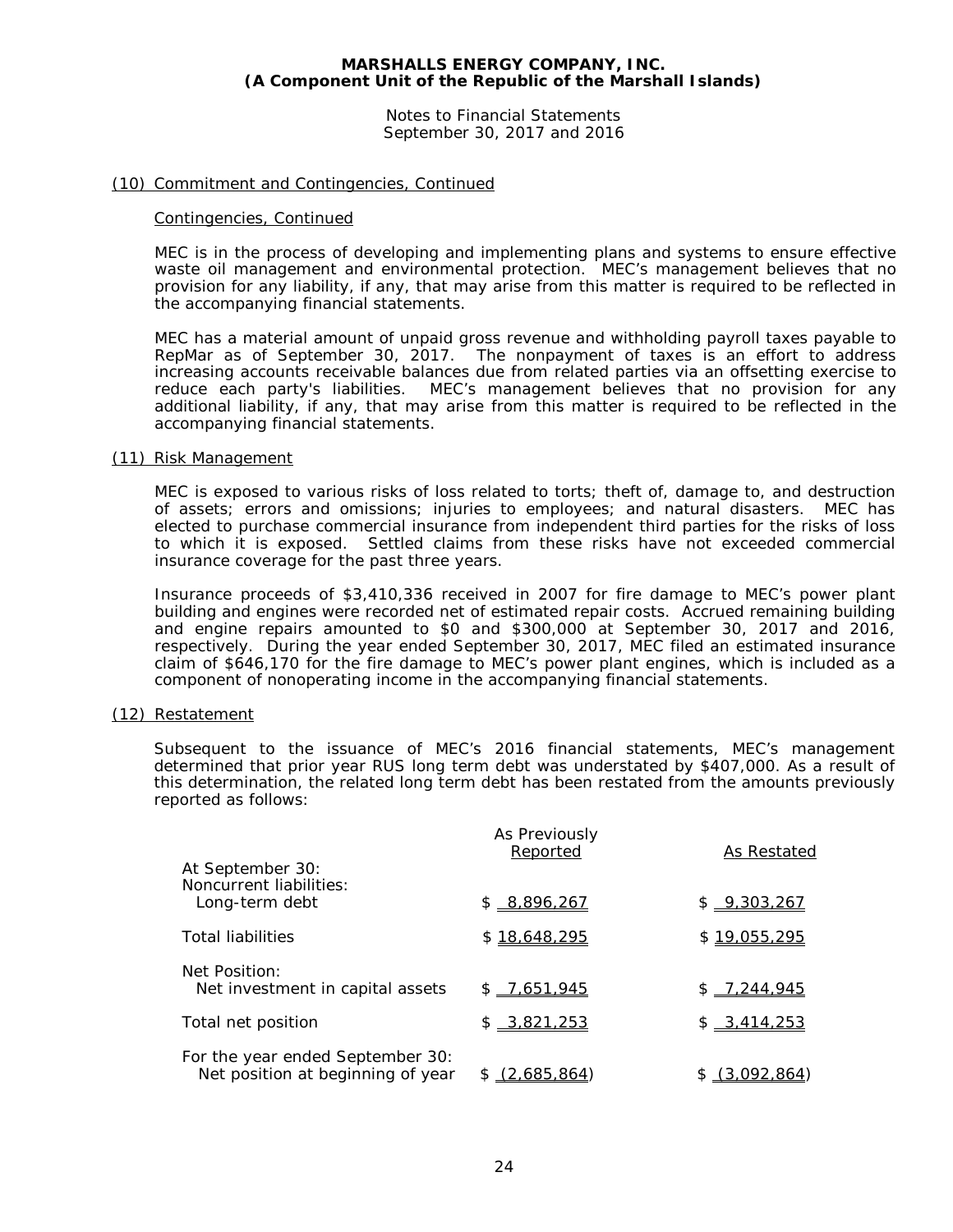

Deloitte & Touche LLP 361 South Marine Corps Drive Tamuning, GU 96913-3973 USA

Tel: +1 (671) 646-3884 Fax: +1 (671) 649-4265

www.deloitte.com

# **INDEPENDENT AUDITORS' REPORT ON INTERNAL CONTROL OVER FINANCIAL REPORTING AND ON COMPLIANCE AND OTHER MATTERS BASED ON AN AUDIT OF FINANCIAL STATEMENTS PERFORMED IN ACCORDANCE WITH** *GOVERNMENT AUDITING STANDARDS*

Board of Directors Marshalls Energy Company, Inc.:

We have audited, in accordance with the auditing standards generally accepted in the United States of America and the standards applicable to financial audits contained in *Government Auditing Standards,* issued by the Comptroller General of the United States, the financial statements of the Marshalls Energy Company, Inc. (MEC), which comprise the statement of net position as of September 30, 2017, and the related statements of revenues, expenses, and changes in net position and of cash flows for the year then ended, and the related notes to the financial statements, and have issued our report thereon dated May 9, 2018. Our report includes an explanatory paragraph concerning a reference for a restatement to correct an error.

# **Internal Control Over Financial Reporting**

In planning and performing our audit of the financial statements, we considered MEC's internal control over financial reporting (internal control) to determine the audit procedures that are appropriate in the circumstances for the purpose of expressing our opinion on the financial statements, but not for the purpose of expressing an opinion on the effectiveness of MEC's internal control. Accordingly, we do not express an opinion on the effectiveness of MEC's internal control.

A *deficiency in internal control* exists when the design or operation of a control does not allow management or employees, in the normal course of performing their assigned functions, to prevent, or detect and correct, misstatements on a timely basis. A *material weakness* is a deficiency, or a combination of deficiencies, in internal control, such that there is a reasonable possibility that a material misstatement of the entity's financial statements will not be prevented, or detected and corrected on a timely basis. A *significant deficiency* is a deficiency, or a combination of deficiencies, in internal control that is less severe than a material weakness, yet important enough to merit attention by those charged with governance.

Our consideration of internal control was for the limited purpose described in the first paragraph of this section and was not designed to identify all deficiencies in internal control that might be material weaknesses or significant deficiencies. Given these limitations, during our audit we did not identify any deficiencies in internal control that we consider to be material weaknesses. However, material weaknesses may exist that have not been identified.

# **Compliance and Other Matters**

As part of obtaining reasonable assurance about whether MEC's financial statements are free of material misstatement, we performed tests of its compliance with certain provisions of laws, regulations, contracts, and grant agreements, noncompliance with which could have a direct and material effect on the determination of financial statement amounts. However, providing an opinion on compliance with those provisions was not an objective of our audit, and accordingly, we do not express such an opinion. The results of our tests disclosed instances of noncompliance or other matters that are required to be reported under *Government Auditing Standards* and which are described in the accompanying Schedule of Findings and Questioned Costs as items 2017-001 and 2017-002.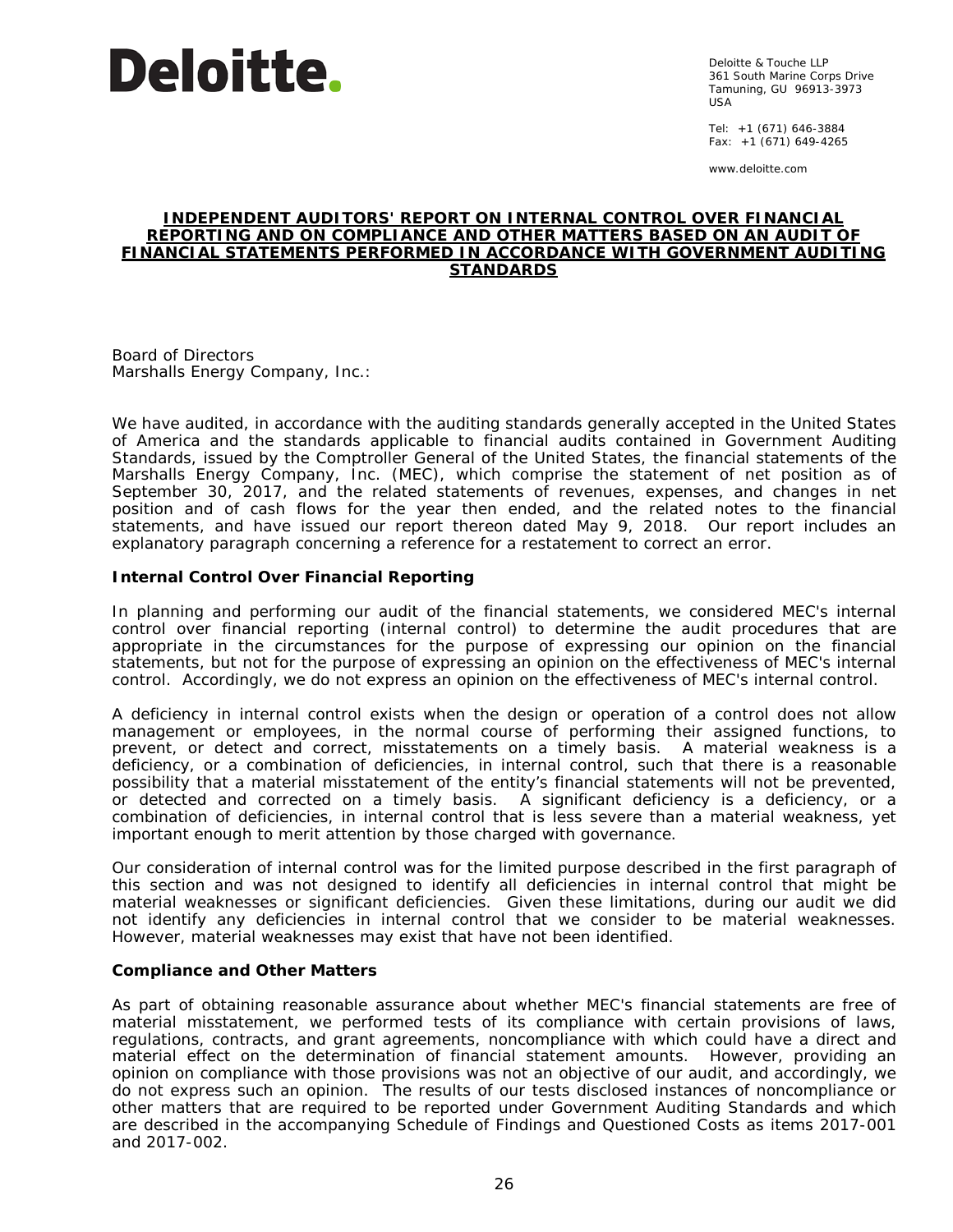# **MEC's Response to Findings**

MEC's responses to the findings identified in our audit are described in the accompanying Schedule of Findings and Questioned Costs. MEC's responses were not subjected to the auditing procedures applied in the audit of the financial statements and, accordingly, we express no opinion on them.

# **Purpose of this Report**

The purpose of this report is solely to describe the scope of our testing of internal control and compliance and the results of that testing, and not to provide an opinion on the effectiveness of the entity's internal control or on compliance. This report is an integral part of an audit performed in accordance with *Government Auditing Standards* in considering the entity's internal control and compliance. Accordingly, this communication is not suitable for any other purpose.

May 9, 2018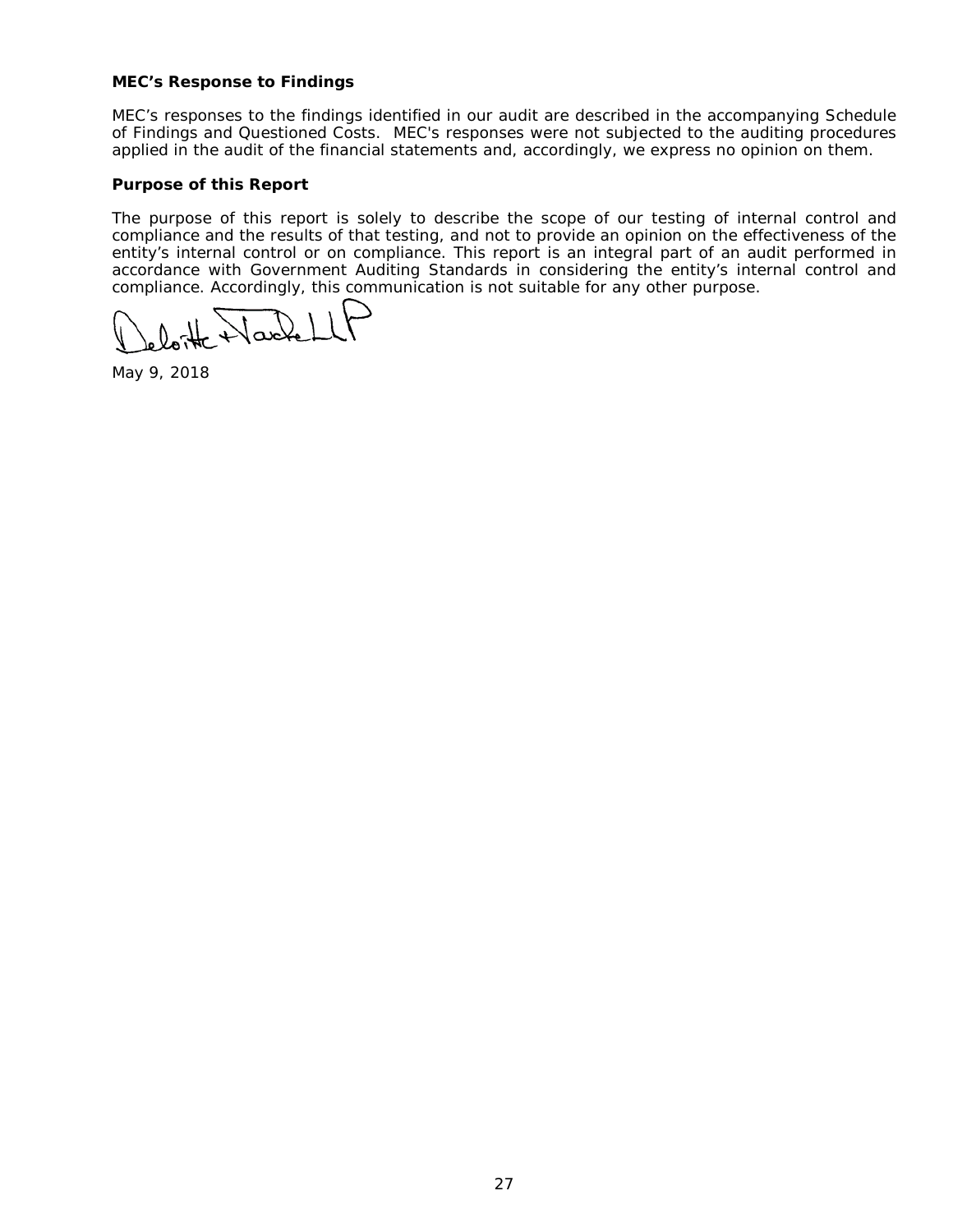

Deloitte & Touche LLP 361 South Marine Corps Drive Tamuning, GU 96913-3973 USA

Tel: +1 (671) 646-3884 Fax:  $+1$  (671) 649-4265

www.deloitte.com

#### **INDEPENDENT AUDITORS' REPORT ON COMPLIANCE FOR EACH MAJOR FEDERAL PROGRAM; REPORT ON INTERNAL CONTROL OVER COMPLIANCE; AND REPORT ON SCHEDULE OF EXPENDITURES OF FEDERAL AWARDS REQUIRED BY THE UNIFORM GUIDANCE**

Board of Directors Marshalls Energy Company, Inc.:

# **Report on Compliance for Each Major Federal Program**

We have audited Marshalls Energy Company, Inc.'s (MEC's) compliance with the types of compliance requirements described in the *OMB Compliance Supplement* that could have a direct and material effect on MEC's major federal program for the year ended September 30, 2017. MEC's major federal program is identified in the summary of auditors' results section of the accompanying Schedule of Findings and Questioned Costs.

# *Management's Responsibility*

Management is responsible for compliance with federal statutes, regulations, and the terms and conditions of its federal awards applicable to its federal programs.

# *Auditors' Responsibility*

Our responsibility is to express an opinion on compliance for MEC's major federal program based on our audit of the types of compliance requirements referred to above. We conducted our audit of compliance in accordance with auditing standards generally accepted in the United States of America; the standards applicable to financial audits contained in *Government Auditing Standards*, issued by the Comptroller General of the United States; and the audit requirements of Title 2 U.S. *Code of Federal Regulations* Part 200, *Uniform Administrative Requirements, Cost Principles, and Audit Requirements for Federal Awards* (Uniform Guidance). Those standards and the Uniform Guidance require that we plan and perform the audit to obtain reasonable assurance about whether noncompliance with the types of compliance requirements referred to above that could have a direct and material effect on a major federal program occurred. An audit includes examining, on a test basis, evidence about MEC's compliance with those requirements and performing such other procedures as we considered necessary in the circumstances.

We believe that our audit provides a reasonable basis for our opinion on compliance for the major federal program. However, our audit does not provide a legal determination of MEC's compliance.

# *Opinion on the Major Federal Program*

In our opinion, MEC complied, in all material respects, with the types of compliance requirements referred to above that could have a direct and material effect on its major federal program for the year ended September 30, 2017.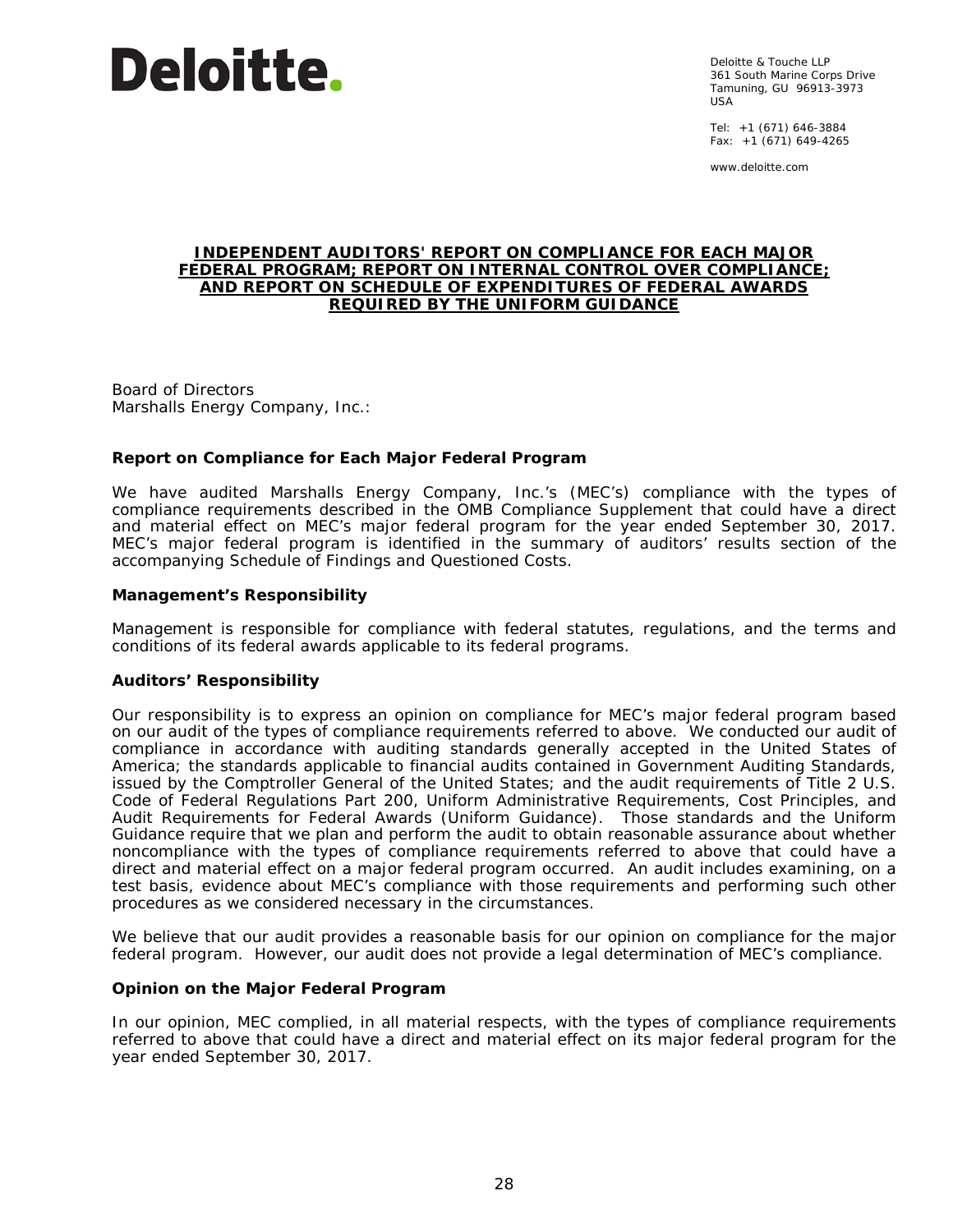# Deloitte.

# **Report on Internal Control Over Compliance**

Management of MEC is responsible for establishing and maintaining effective internal control over compliance with the types of compliance requirements referred to above. In planning and performing our audit of compliance, we considered MEC's internal control over compliance with the types of requirements that could have a direct and material effect on the major federal program to determine the auditing procedures that are appropriate in the circumstances for the purpose of expressing an opinion on compliance for the major federal program and to test and report on internal control over compliance in accordance with the Uniform Guidance, but not for the purpose of expressing an opinion on the effectiveness of internal control over compliance. Accordingly, we do not express an opinion on the effectiveness of MEC's internal control over compliance.

A *deficiency in internal control over compliance* exists when the design or operation of a control over compliance does not allow management or employees, in the normal course of performing their assigned functions, to prevent, or detect and correct, noncompliance with a type of compliance requirement of a federal program on a timely basis. A *material weakness in internal control over compliance* is a deficiency, or combination of deficiencies, in internal control over compliance, such that there is a reasonable possibility that material noncompliance with a type of compliance requirement of a federal program will not be prevented, or detected and corrected, on a timely basis. A *significant deficiency in internal control over compliance* is a deficiency, or a combination of deficiencies, in internal control over compliance with a type of compliance requirement of a federal program that is less severe than a material weakness in internal control over compliance, yet important enough to merit attention by those charged with governance.

Our consideration of internal control over compliance was for the limited purpose described in the first paragraph of this section and was not designed to identify all deficiencies in internal control over compliance that might be material weaknesses or significant deficiencies. We did not identify any deficiencies in internal control over compliance that we consider to be material weaknesses. However, material weaknesses may exist that have not been identified.

The purpose of this report on internal control over compliance is solely to describe the scope of our testing of internal control over compliance and the results of that testing based on the requirements of the Uniform Guidance. Accordingly, this report is not suitable for any other purpose.

# **Report on Schedule of Expenditures of Federal Awards Required by the Uniform Guidance**

We have audited the financial statements of MEC as of and for the year ended September 30, 2017. We have issued our report thereon dated May 9, 2018, which contained an unmodified opinion on those financial statements and included a reference for a restatement to correct an error. Our audit was conducted for the purpose of forming an opinion on the financial statements as a whole. The accompanying Schedule of Expenditures of Federal Awards is presented for purposes of additional analysis as required by the Uniform Guidance and is not a required part of the financial statements. Such information is the responsibility of management and was derived from and relates directly to the underlying accounting and other records used to prepare the financial statements. The information has been subjected to the auditing procedures applied in the audit of the financial statements and certain additional procedures, including comparing and reconciling such information directly to the underlying accounting and other records used to prepare the financial statements or to the financial statements themselves, and other additional procedures in accordance with auditing standards generally accepted in the United States of America. In our opinion, the Schedule of Expenditures of Federal Awards is fairly stated in all material respects in relation to the financial statements as a whole.

F Harlel

May 9, 2018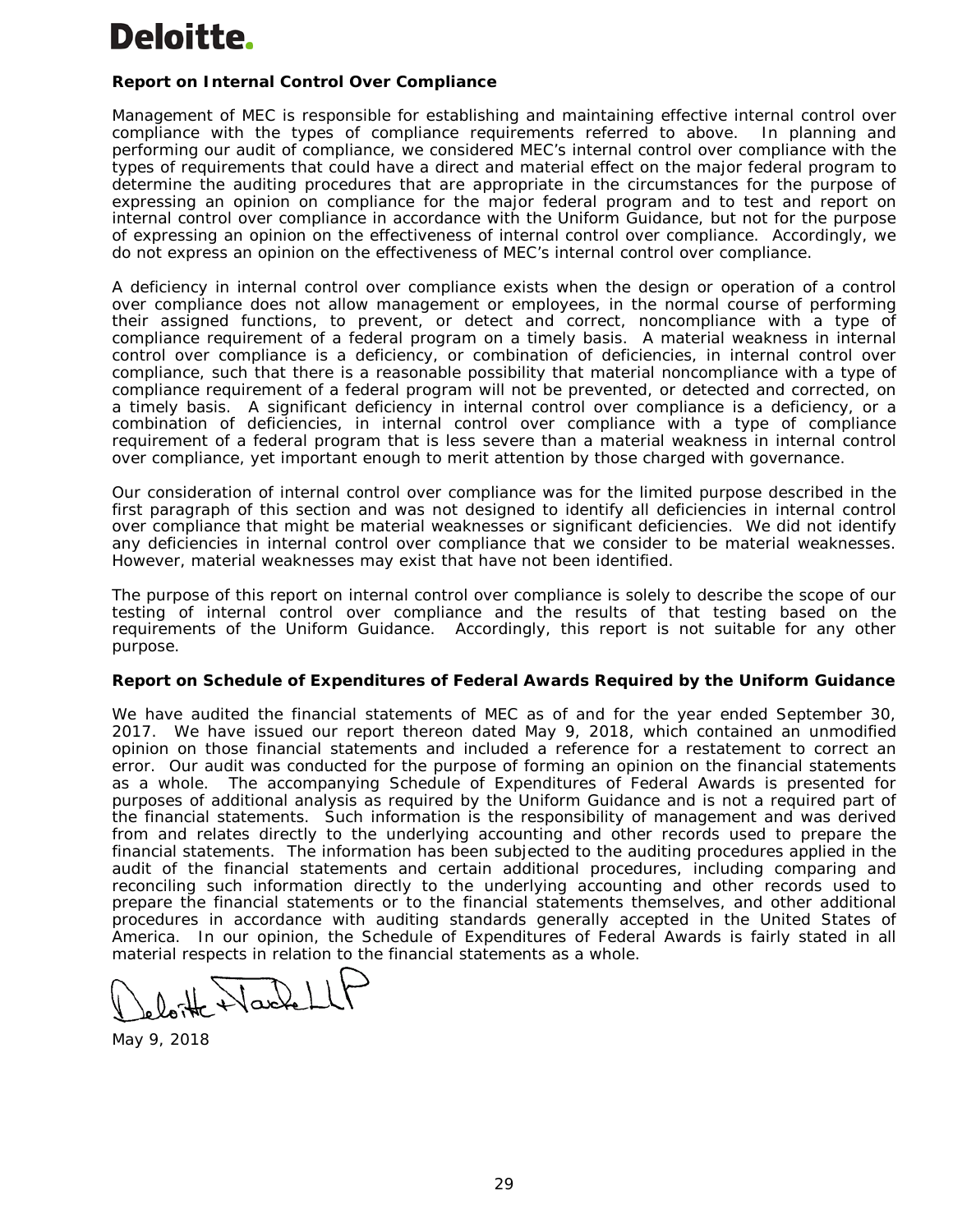Notes to Schedule of Expenditures of Federal Awards Year Ended September 30, 2017

#### (1) Organization

The Marshalls Energy Company, Inc.'s (MEC's) principal lines of business are predominantly the generation and transmission of electricity and the buying and selling of petroleum products. The principal markets for the generation and transmission of electricity are government agencies, businesses and residential customers located on the atolls of Majuro, Jaluit and Wotje. Petroleum products are sold primarily to foreign and domestic fishing vessels as well as the public utility company on the island of Ebeye.

#### (2) Basis of Presentation

The accompanying Schedule of Expenditures of Federal Awards (the Schedule) includes the federal award activity of the Marshalls Energy Company, Inc. (MEC) under programs of the federal government for the year ended September 30, 2017. The information in this Schedule is presented in accordance with the requirements of Title 2 *U.S. Code of Federal Regulations* Part 200, *Uniform Administrative Requirements, Cost Principles, and Audit Requirements for Federal Awards* (Uniform Guidance). Because the Schedule presents only a selected portion of the operations of MEC, it is not intended to and does not present the financial position, changes in net position, or cash flows of MEC.

#### (3) Summary of Significant Accounting Policies

Expenditures reported on the Schedule are reported on the accrual basis of accounting. Such expenditures are recognized following the cost principles contained in the Uniform Guidance, wherein MEC received a loan from the Federal Financing Bank guaranteed by the Rural Utilities Service (RUS) of the U.S. Department of Agriculture to purchase and construct facilities necessary to provide the services described above on Majuro atoll. The loan is considered expended when disbursed from MEC's RUS construction fund. Disbursements are made only on items specifically approved by RUS. MEC has not elected to use the 10-percent de minimis indirect cost rate allowed under the Uniform Guidance.

# (4) RUS Loan

Balances and transactions relating to the RUS loan are included in MEC's financial statements. Loan proceeds received during fiscal year 2017, including the September 30, 2016 loan balance from previous years for which RUS imposes continuing compliance requirements, are included in the federal expenditures presented in the Schedule. The loan balance outstanding at September 30, 2017 for CFDA program 10.850 Rural Electrification Loans and Loan Guarantees is \$3,449,832.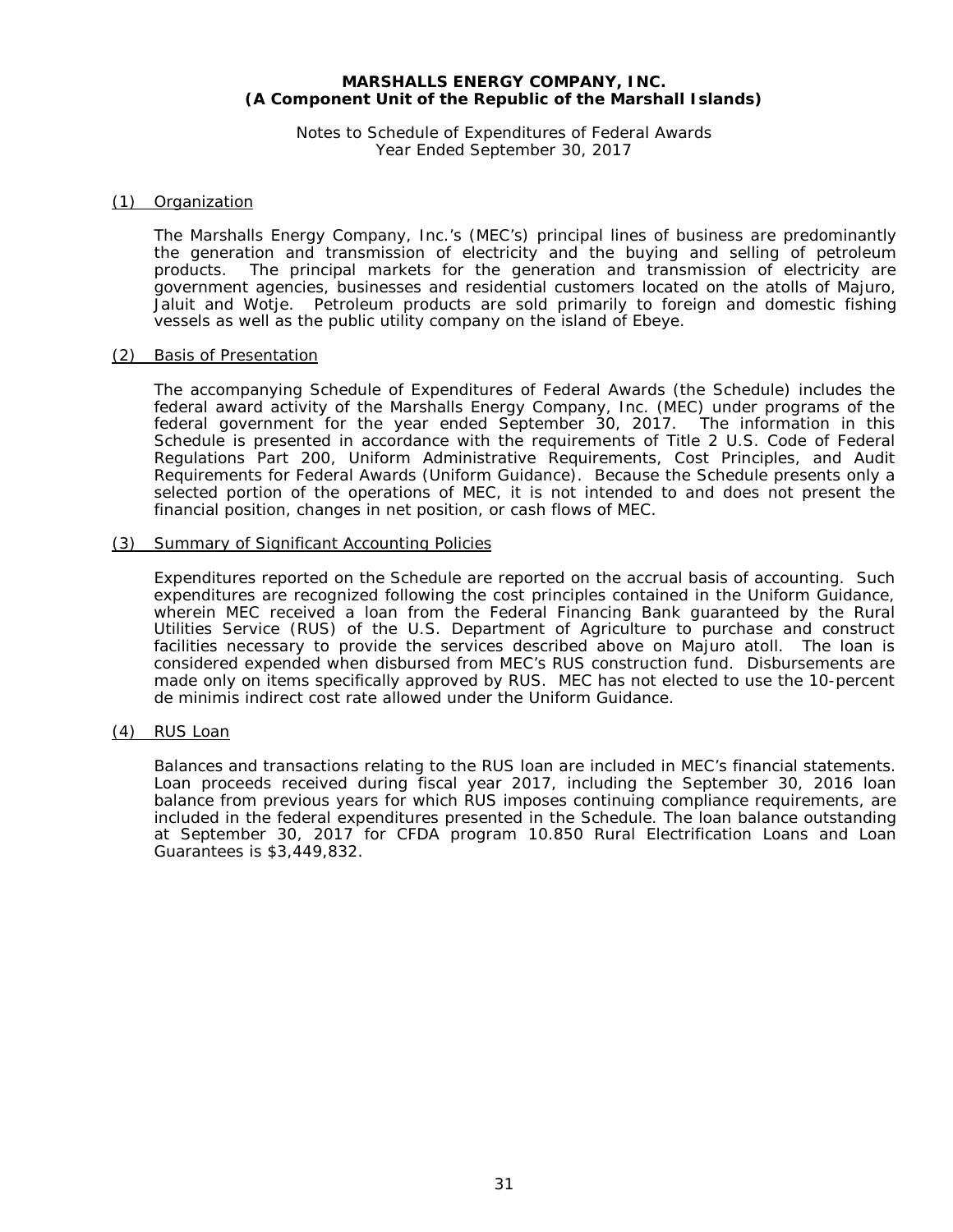Schedule of Findings and Questioned Costs Year Ended September 30, 2017

# **SECTION I - SUMMARY OF AUDITORS' RESULTS**

# *Financial Statements*

|   | audited were prepared in accordance with GAAP:        | Type of report the auditor issued on whether the financial statements       | Unmodified    |
|---|-------------------------------------------------------|-----------------------------------------------------------------------------|---------------|
|   | Internal control over financial reporting:            |                                                                             |               |
|   | Material weakness(es) identified?                     |                                                                             | <b>No</b>     |
|   | Significant deficiency(ies) identified?               |                                                                             | None reported |
|   | Noncompliance material to financial statements noted? |                                                                             | Yes           |
|   | <b>Federal Awards</b>                                 |                                                                             |               |
|   | Internal control over major federal programs:         |                                                                             |               |
|   | Material weakness(es) identified?                     |                                                                             | <b>No</b>     |
| ٠ | Significant deficiency(ies) identified?               |                                                                             | None reported |
|   |                                                       | Type of auditors' report issued on compliance for major federal programs:   | Unmodified    |
|   | with 2 CFR 200.516(a)?                                | Any audit findings disclosed that are required to be reported in accordance | No            |
|   | Identification of major federal programs:             |                                                                             |               |
|   | <b>CFDA</b><br>Number<br>Name of Federal Program      |                                                                             |               |
|   | 10.850                                                | Rural Electrification Loans and Loan Guarantees                             |               |
|   |                                                       | Dollar threshold used to distinguish between Type A and Type B programs:    | \$750,000     |
|   | Auditee qualified as low-risk auditee?                |                                                                             | <b>No</b>     |
|   | SECTION II - FINANCIAL STATEMENT FINDINGS             |                                                                             |               |
|   | Reference<br><b>Number</b>                            | <b>Findings</b>                                                             |               |
|   | .                                                     |                                                                             |               |

| 2017-001 | Local Noncompliance |
|----------|---------------------|
| 2017-002 | Local Noncompliance |

# **SECTION III - FEDERAL AWARD FINDINGS AND QUESTIONED COSTS**

No matters were reported.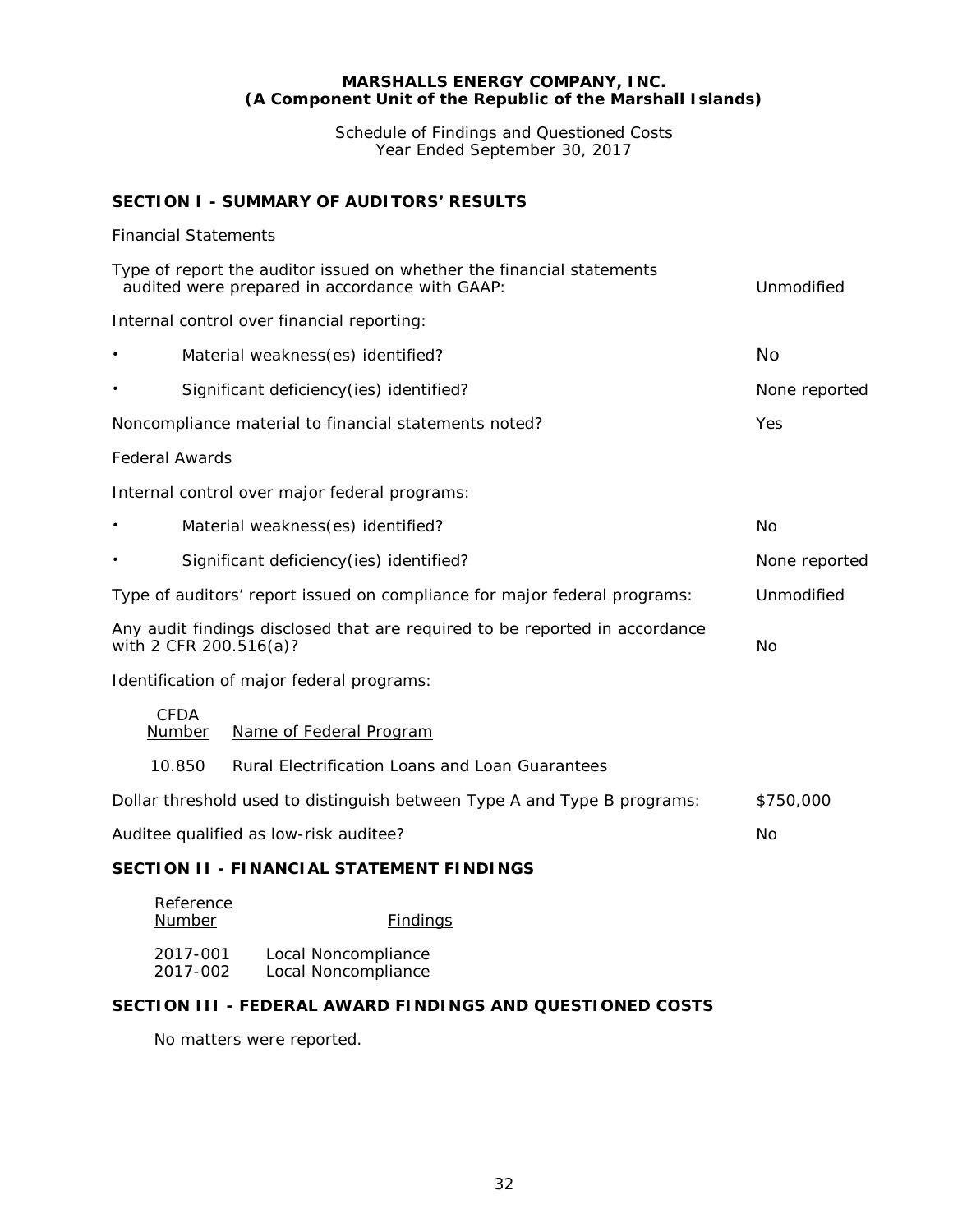Schedule of Findings and Questioned Costs Year Ended September 30, 2017

Finding No. 2017-001

# Local Noncompliance

Criteria: RepMar's Procurement Code states the following:

- (a) Section 124 unless otherwise authorized by law, all Government contracts shall be awarded by competitive sealed bidding.
- (b) Section 127 procurement of goods and services not exceeding \$25,000 may be made in accordance with small purchase procedures promulgated by RepMar's Policy Office. Small purchase procedures are those relatively simple and informal methods for securing services, supplies, or other property that do not cost more than \$25,000. RepMar's Ministry of Finance has previously declared that if small purchase procedures are used, price or rate quotations shall be obtained from an adequate number of qualified sources.
- (c) Section 128 a contract may be awarded for supply, service, or construction item without completion when it is determined in writing that there is only one source for the required supply, service, or construction them.

Condition: MEC does not have a formal procurement policy requiring documentation indicating the history of procurement to be maintained on file.

Cause: The cause of the above condition is the lack of established policies and procedures requiring documentation of procurement procedures to ensure compliance with RepMar's Procurement Code.

Effect: The effect of the above condition noncompliance with RepMar's Procurement Code.

Recommendation: We recommend that management establish policies and procedures in compliance with RepMar's Procurement Code.

Auditee Response and Corrective Action Plan:

MEC describes corrective action in the Corrective Action Plan.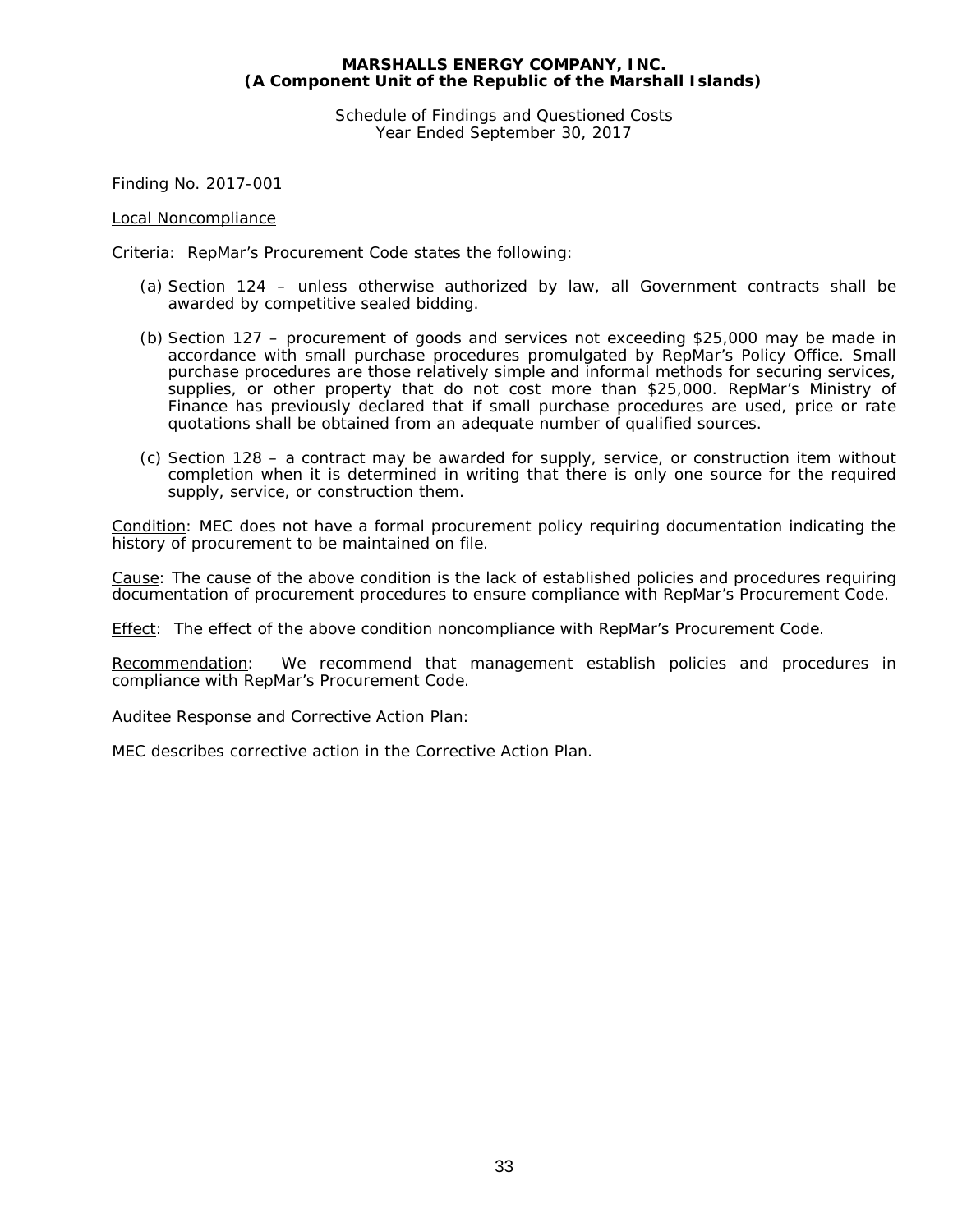Schedule of Findings and Questioned Costs, Continued Year Ended September 30, 2017

#### Finding No. 2017-002

# Local Noncompliance

Criteria: 48 MIRC Chapter 1, Income Tax Act of 1989, Section 105, states that the employer shall once every four (4) weeks or thirteen times per year, pay taxes withheld under Section 104 under Chapter 1. The employer shall, along with the taxes, within two (2) weeks following the preceding four (4) week period make a full, true and correct return showing all wages and salaries paid by the employer to the employees during the preceding four (4) week period and showing the tax due and withheld thereon as provided in Section 104 of the Chapter. Furthermore, Section 110 states that every business shall on or before the last day of the following the close of each quarter, pay the amount of tax imposed on gross revenues under Section 109 of the Chapter.

Condition: Further, MEC filed and paid gross revenue taxes for the year ended September 30, 2017 in a manner inconsistent with the criteria. Specifically, gross revenue taxes in the amount of \$268,106 for the year ended September 30, 2017 were not timely remitted and paid. In addition, gross revenue taxes from previous years in the amount of \$1,402,729 have not been paid. Income taxes withheld in the amount of \$254,744 for previous years have not been paid.

Cause: The cause of the above condition is the lack of policies and procedures to monitor timely filing of returns and payment of withheld income taxes and gross revenue taxes.

Effect: The effect of the above condition is noncompliance with RepMar Income Tax Act of 1989, as amended.

Recommendation: We recommend that management establish policies and procedures to comply with the RepMar Income Tax Act of 1989, as amended.

#### Auditee Response and Corrective Action Plan:

MEC describes corrective action in the Corrective Action Plan.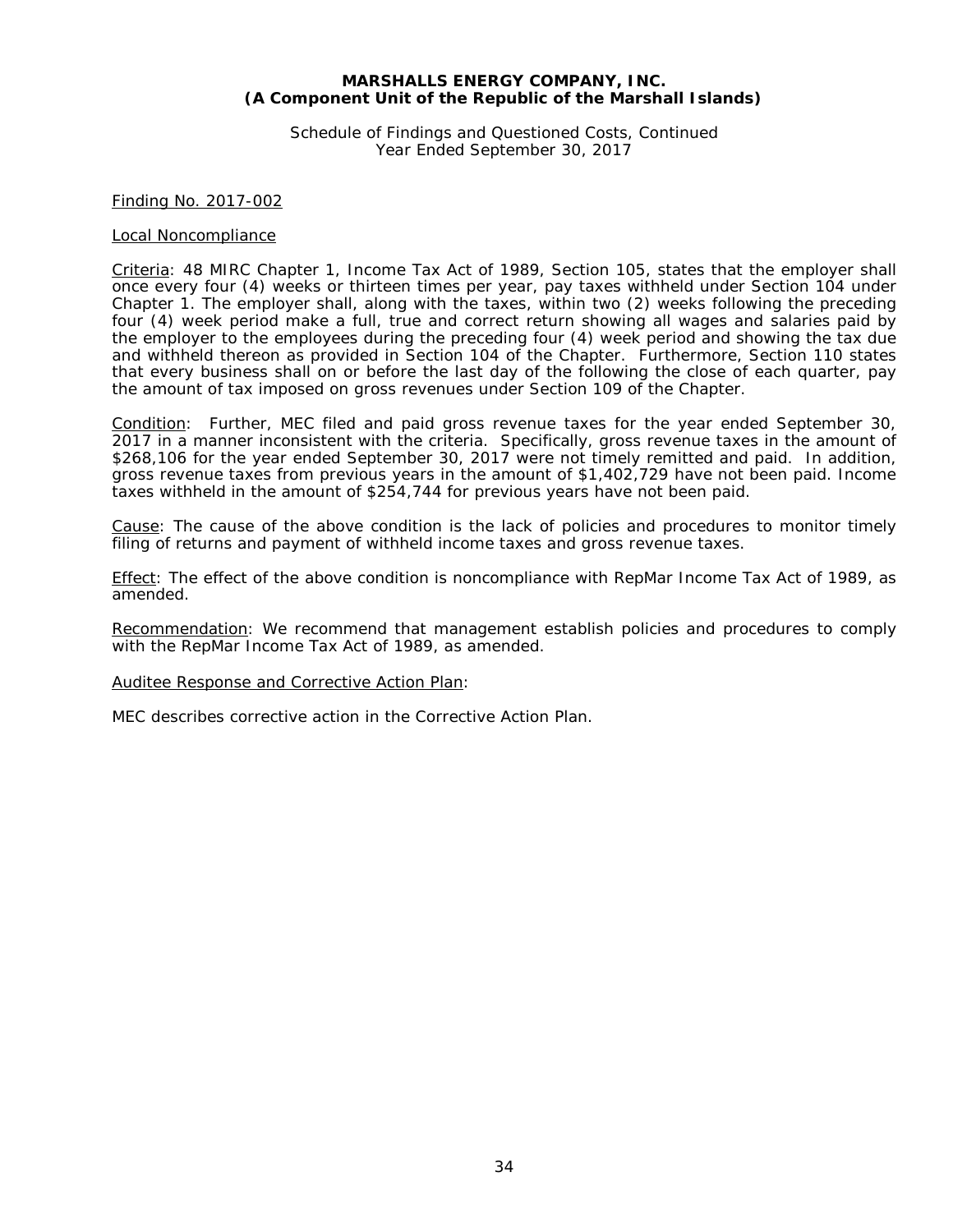Summary Schedule of Prior Audit Findings Year Ended September 30, 2017

| Finding<br>Number | <b>CFDA</b><br>Number | Questioned<br>Costs | Status        |
|-------------------|-----------------------|---------------------|---------------|
| 2013-001          | 10.859                | \$309.714           | Refer Note 1. |
| 2014-001          | 10.859                | \$129,173           | Refer Note 1. |
| 2015-001          | 10.857                |                     | Refer Note 1. |

Note 1: Management is awaiting follow-up and issuance of a management decision from the Federal agency.